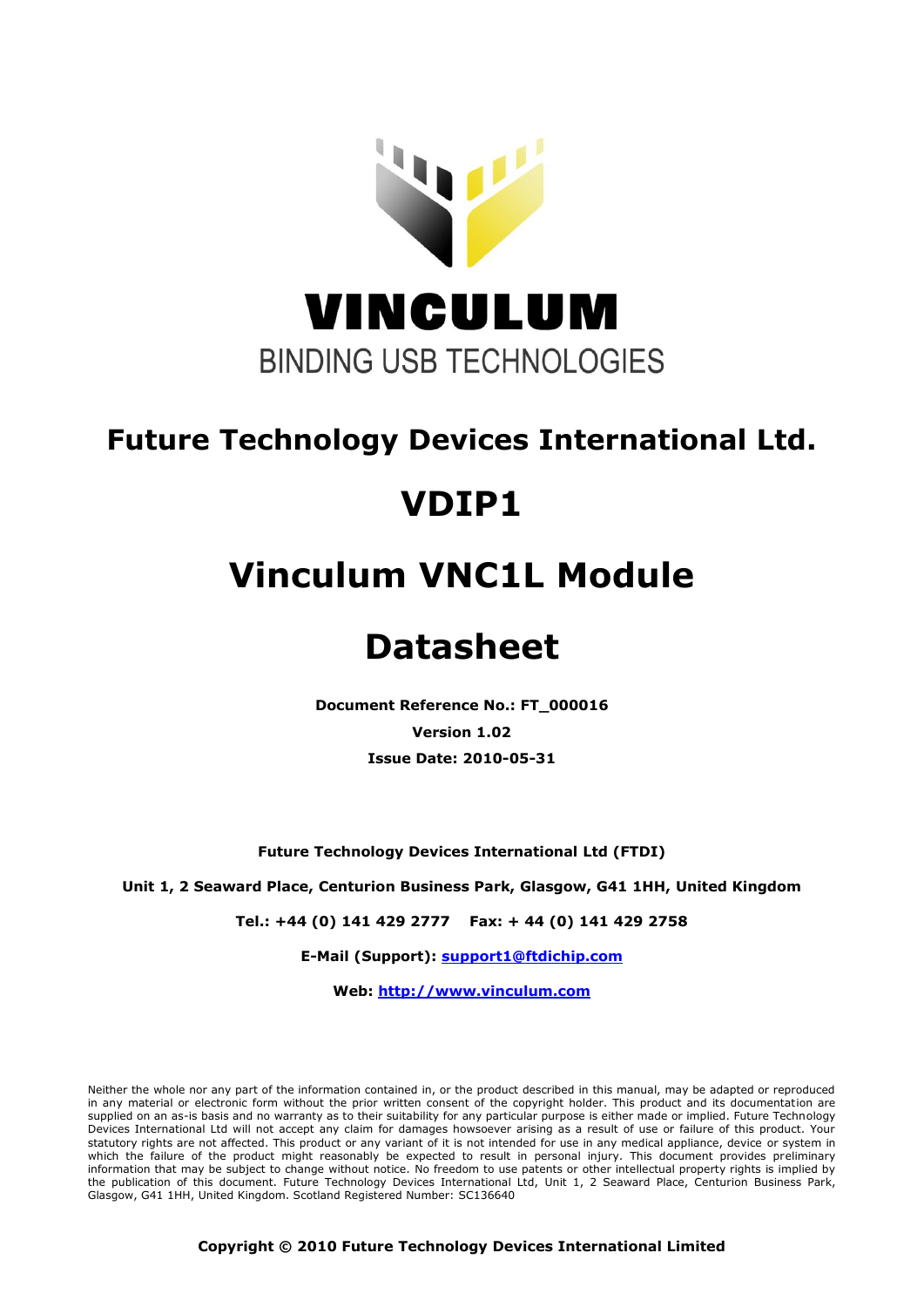

### <span id="page-1-0"></span>**1 Introduction**

The VDIP1 module is an MCU to embedded USB host controller development module for the VNC1L IC device. The VDIP1 is supplied on a PCB designed to fit into a 24 pin DIP socket, and provides access to the UART, parallel FIFO, and SPI interface pins on the VNC1L device, via its AD and AC bus pins. Not only is it ideal for developing and rapid prototyping of VNC1L designs, but also an attractive quantity discount structure makes this module suitable for incorporation into low and medium volume finished product designs.



#### <span id="page-1-1"></span>**Figure 1.1- VDIP1**

The Vinculum VNC1L is the first of FTDI's Vinculum family of Embedded USB host controller integrated circuit devices. Not only is it able to handle the USB Host Interface, and data transfer functions but owing to the inbuilt MCU and embedded Flash memory, Vinculum can encapsulate the USB device classes as well. When interfacing to mass storage devices such as USB Flash drives, Vinculum also transparently handles the FAT File structure communicating via UART, SPI or parallel FIFO interfaces via a simple to implement command set. Vinculum provides a new cost effective solution for providing USB Host capability into products that previously did not have the hardware resources available. The VNC1L is available in Pb-free (RoHS compliant) compact 48-Lead LQFP package.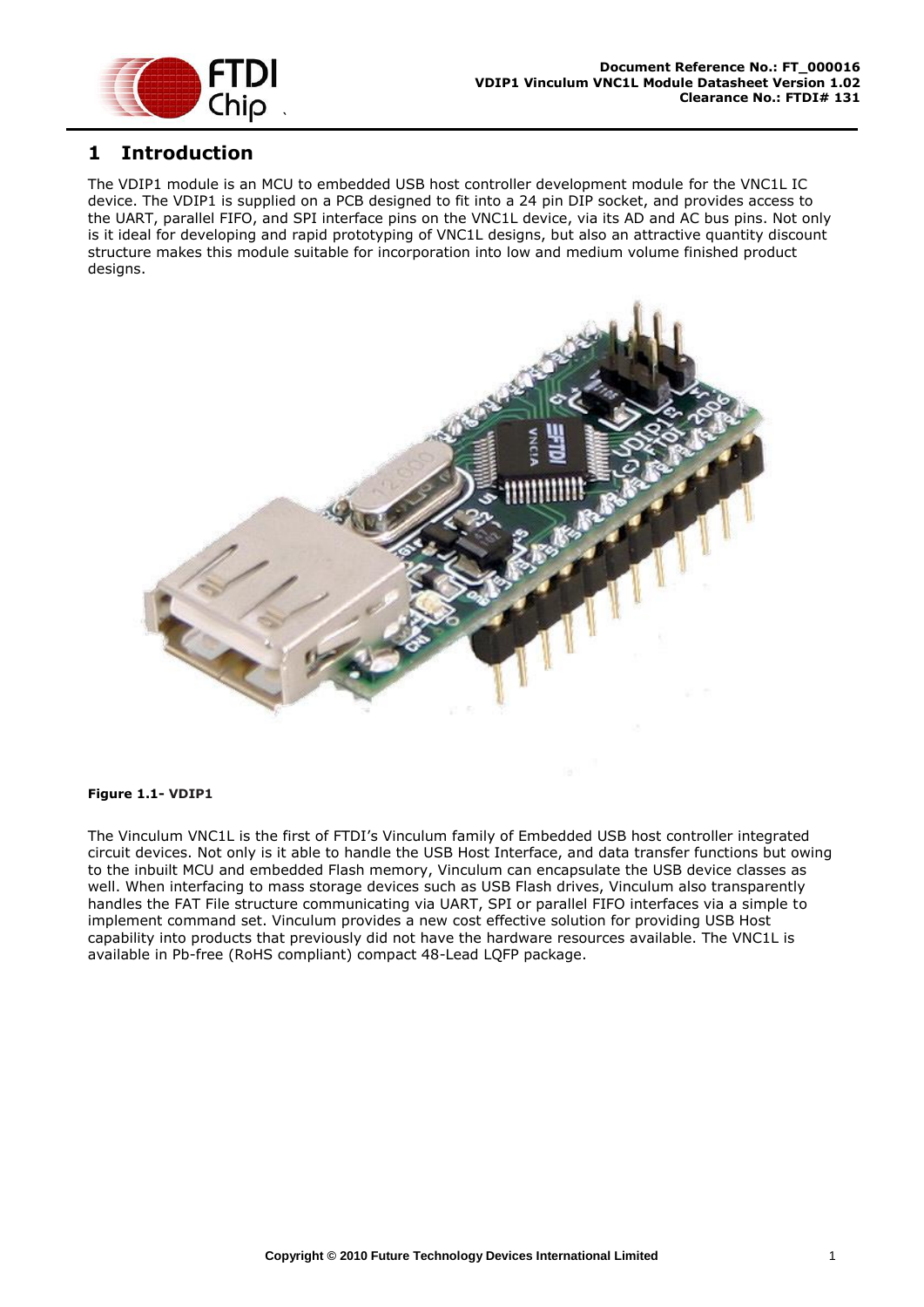

# **Table of Contents**

| 1 |       |                                                            |  |  |  |  |  |  |
|---|-------|------------------------------------------------------------|--|--|--|--|--|--|
| 2 |       |                                                            |  |  |  |  |  |  |
| 3 |       |                                                            |  |  |  |  |  |  |
|   | 3.1   |                                                            |  |  |  |  |  |  |
|   | 3.2   |                                                            |  |  |  |  |  |  |
|   | 3.3   | I/O Configuration Using The Jumper Pin Header  6           |  |  |  |  |  |  |
|   | 3.4   |                                                            |  |  |  |  |  |  |
|   | 3.5   |                                                            |  |  |  |  |  |  |
|   | 3.6   | Signal Descriptions - Serial Peripheral Interface (SPI)  9 |  |  |  |  |  |  |
|   | 3.6.1 |                                                            |  |  |  |  |  |  |
|   | 3.6.2 |                                                            |  |  |  |  |  |  |
|   | 3.6.3 |                                                            |  |  |  |  |  |  |
|   | 3.7   | Signal Descriptions - Parallel FIFO Interface  12          |  |  |  |  |  |  |
|   | 3.7.1 |                                                            |  |  |  |  |  |  |
|   | 3.7.2 |                                                            |  |  |  |  |  |  |
| 4 |       |                                                            |  |  |  |  |  |  |
|   | 4.1.1 |                                                            |  |  |  |  |  |  |
|   | 4.1.2 |                                                            |  |  |  |  |  |  |
| 5 |       |                                                            |  |  |  |  |  |  |
| 6 |       |                                                            |  |  |  |  |  |  |
|   | 6.1   |                                                            |  |  |  |  |  |  |
| 7 |       |                                                            |  |  |  |  |  |  |
| 8 |       |                                                            |  |  |  |  |  |  |
|   |       |                                                            |  |  |  |  |  |  |
|   |       |                                                            |  |  |  |  |  |  |
|   |       |                                                            |  |  |  |  |  |  |
|   |       |                                                            |  |  |  |  |  |  |
|   |       |                                                            |  |  |  |  |  |  |
|   |       |                                                            |  |  |  |  |  |  |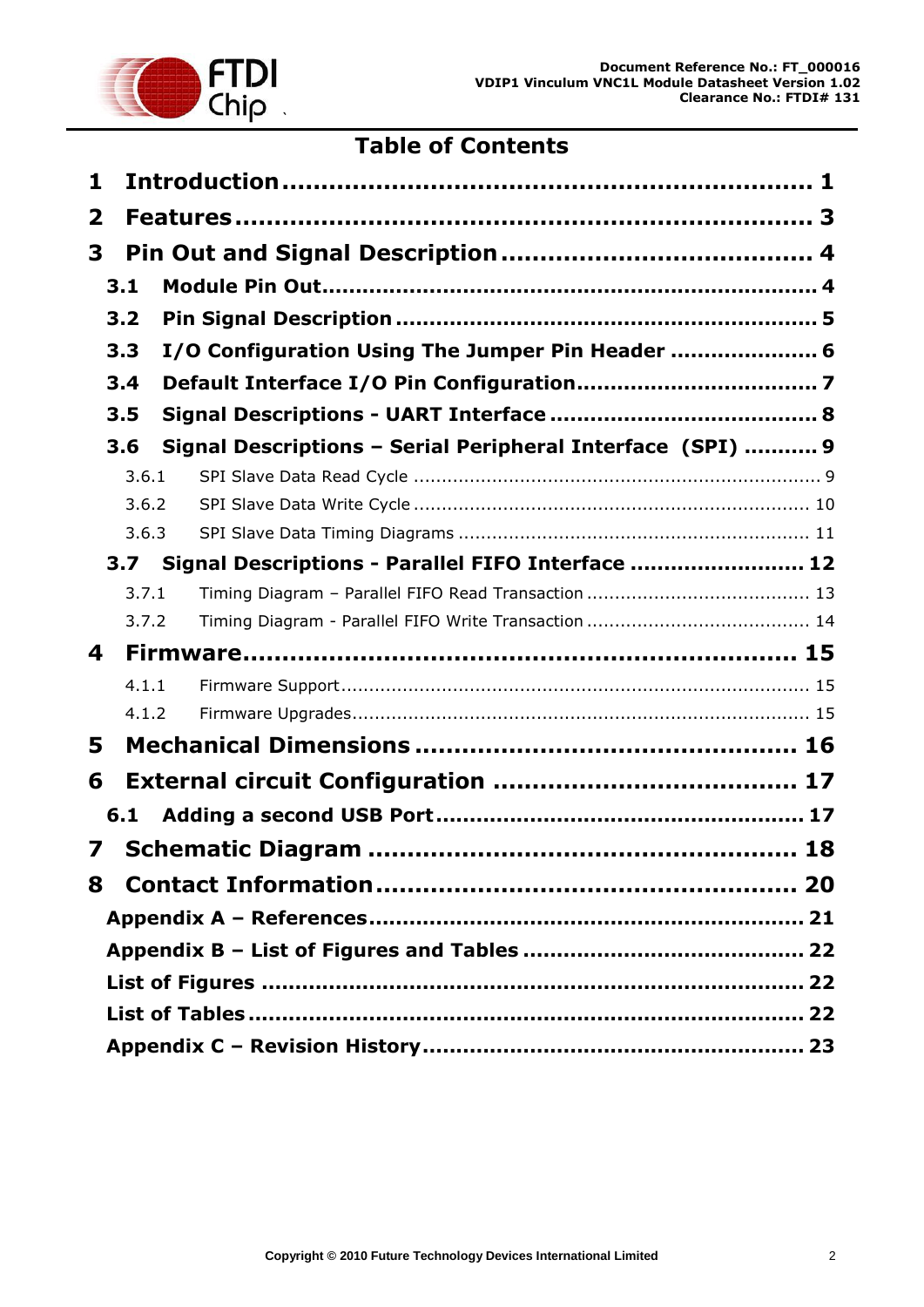

#### <span id="page-3-0"></span>**2 Features**

The VDIP1 has the following features:

- Uses FTDI's VNC1L embedded dual USB host  $\bullet$ controller IC device
- USB single 'A' type USB socket to interface  $\bullet$ with USB peripheral devices
- Second USB interface port available via module pins if required
- Jumper selectable UART, parallel FIFO or SPI MCU interfaces
- Single 5V supply input from USB connection  $\bullet$ (no external supply necessary)
- Auxiliary 3.3 V / 200 mA power output to  $\bullet$ external logic.
- Program or update firmware via USB Flash  $\bullet$ disk or via UART/Parallel FIFO/SPI interface
- Power and traffic indicator LED's  $\bullet$
- VNC1L firmware programming control pins  $\bullet$ PROG# and RESET# brought out onto jumper interface
- VDIP1 is a Pb-free, RoHS complaint  $\bullet$ development module.
- Schematics, and firmware files available for  $\bullet$ download from the Vinculum website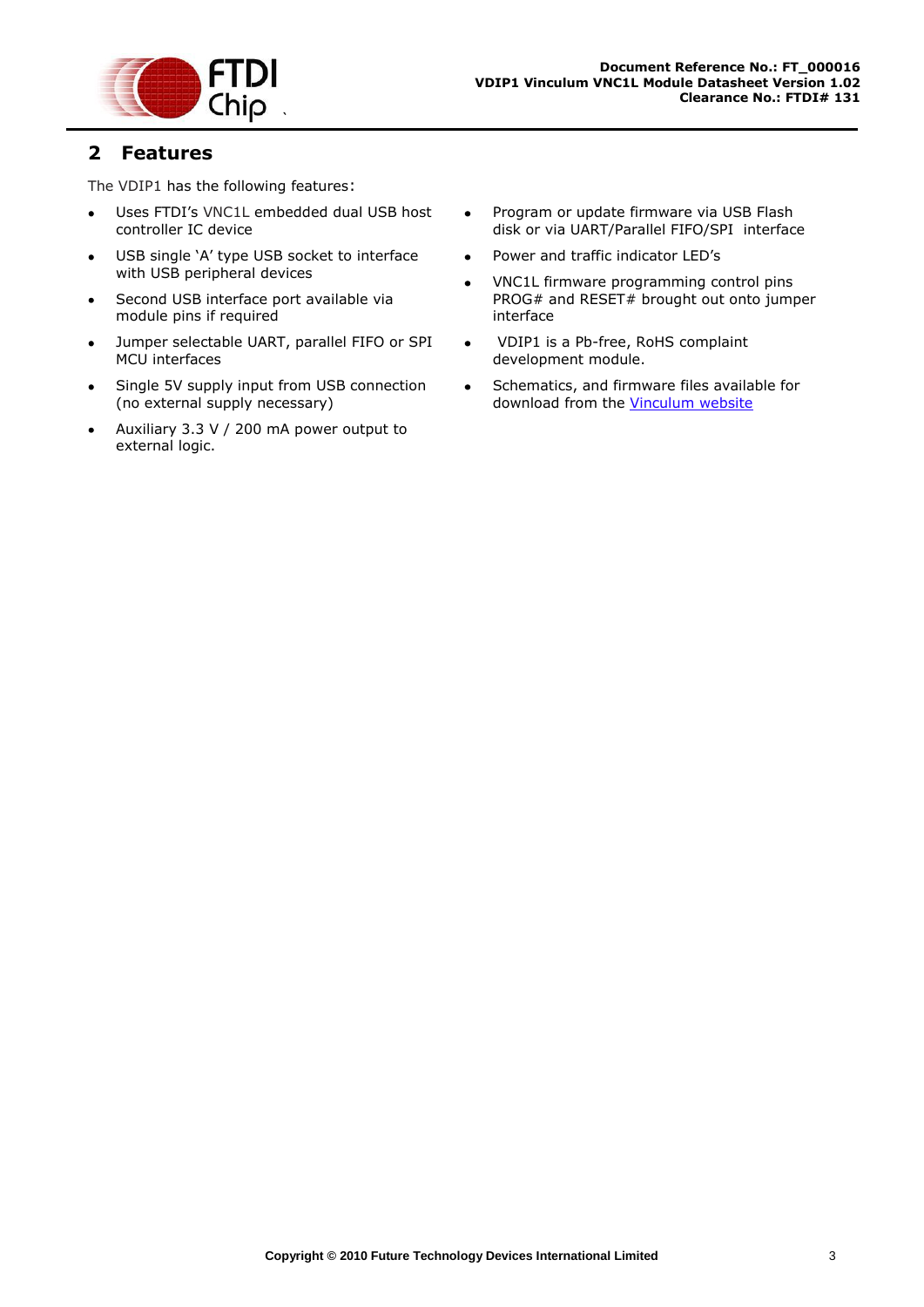### <span id="page-4-0"></span>**3 Pin Out and Signal Description**

#### <span id="page-4-1"></span>**3.1 Module Pin Out**



<span id="page-4-2"></span>**Figure 3.1 - VDIP1 Module Pin Out (Top View)**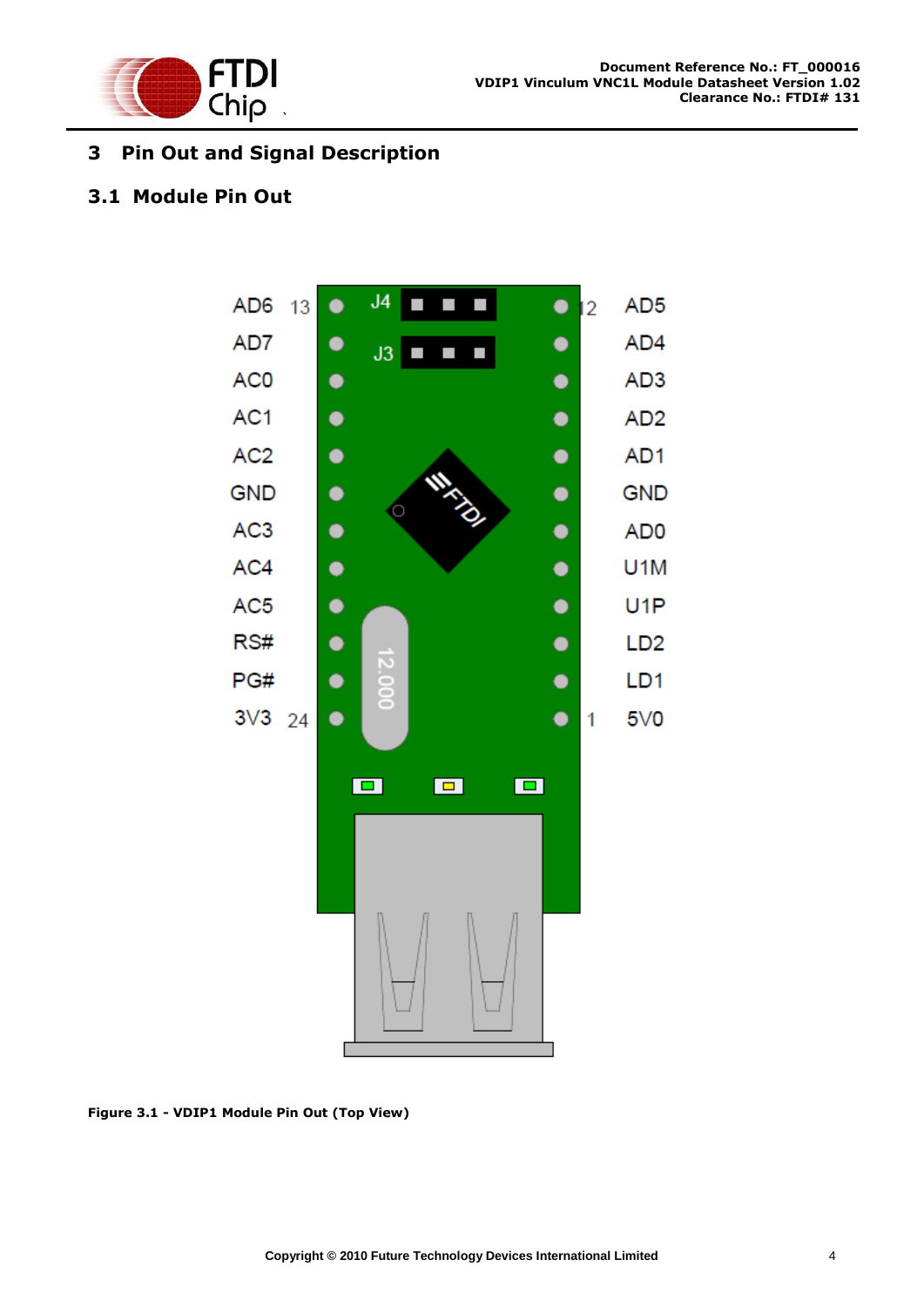

## <span id="page-5-0"></span>**3.2 Pin Signal Description**

| Pin No.         | <b>Name</b>      | <b>Pin Name on</b><br><b>PCB</b> | <b>Type</b>         | <b>Description</b>                                                                                                                                                                                                                                                                                                                                                                                           |
|-----------------|------------------|----------------------------------|---------------------|--------------------------------------------------------------------------------------------------------------------------------------------------------------------------------------------------------------------------------------------------------------------------------------------------------------------------------------------------------------------------------------------------------------|
| 1               | 5V <sub>0</sub>  | 5V0                              | <b>PWR</b><br>Input | 5.0 V module supply pin. This pin provides the 5.0V output on the<br>USB 'A' type socket, and also the 3.3V supply to VNCL2, via an on-<br>board 3.3 V L.D.O.                                                                                                                                                                                                                                                |
| $\overline{2}$  | LED1             | LD1                              | Output              | USB port 1 traffic activity indicator LED. This pin is hard wired to a<br>green LED on board the PCB. It is also brought out onto this pin<br>which allows for the possibility of bring- ing out an additional LED<br>traffic indicator out of the VDIP1 board. For example, if the VDIP1<br>USB connector is brought out onto an instrument front panel, an<br>activity LED could be mounted along side it. |
| 3               | LED <sub>2</sub> | LD <sub>2</sub>                  | Output              | USB port 2 traffic activity indicator LED. This pin is hard wired to a<br>green LED on board the PCB. It is also brought out onto this pin<br>which allows for the possibility of bring- ing out an additional LED<br>traffic indicator out of the VDIP1 board. For example, if the VDIP1<br>USB connector is brought out onto an instrument front panel, an<br>activity LED could be mounted along side it. |
| $\overline{4}$  | USBD1P           | U1P                              | I/O                 | USB host / slave port 1 - USB Data Signal Plus with integrated pull<br>up / pull down resistor. Module has on board 27 Ω USB series<br>resistor. This pin can be brought out along with pin 5 to provide a<br>second USB port, if required                                                                                                                                                                   |
| 5               | USBD1M           | U1M                              | I/O                 | USB host / slave port 1 - USB Data Signal Minus with integrated pull<br>up / pull down resistor. Module has on board 27 Ω USB series<br>resistor. This pin can be brought out along with pin 4 to provide a<br>second USB port, if required                                                                                                                                                                  |
| $6\overline{6}$ | ADBUS0           | AD <sub>0</sub>                  | I/O                 | 5V safe bidirectional data / control bus, AD bit 0                                                                                                                                                                                                                                                                                                                                                           |
| $\overline{7}$  | <b>GND</b>       | <b>GND</b>                       | <b>PWR</b>          | Module ground supply pin                                                                                                                                                                                                                                                                                                                                                                                     |
| $\bf{8}$        | ADBUS1           | AD1                              | I/O                 | 5V safe bidirectional data / control bus, AD bit 1                                                                                                                                                                                                                                                                                                                                                           |
| $\overline{9}$  | ADBUS2           | AD <sub>2</sub>                  | I/O                 | 5V safe bidirectional data / control bus, AD bit 2                                                                                                                                                                                                                                                                                                                                                           |
| 10              | ADBUS3           | AD <sub>3</sub>                  | I/O                 | 5V safe bidirectional data / control bus, AD bit 3                                                                                                                                                                                                                                                                                                                                                           |
| 11              | ADBUS4           | AD4                              | I/O                 | 5V safe bidirectional data / control bus, AD bit 4                                                                                                                                                                                                                                                                                                                                                           |
| 12              | ADBUS5           | AD5                              | I/O                 | 5V safe bidirectional data / control bus, AD bit 5                                                                                                                                                                                                                                                                                                                                                           |
| 13<br>14        | ADBUS6           | AD6                              | I/O                 | 5V safe bidirectional data / control bus, AD bit 6                                                                                                                                                                                                                                                                                                                                                           |
| 15              | ADBUS7<br>ACBUS0 | AD7<br>AC0                       | I/O<br>I/O          | 5V safe bidirectional data / control bus, AD bit 7<br>5V safe bidirectional data / control bus, AC bit 0                                                                                                                                                                                                                                                                                                     |
| 16              | ACBUS1           | AC1                              | I/O                 | 5V safe bidirectional data / control bus, AC bit 1                                                                                                                                                                                                                                                                                                                                                           |
| 17              | ACBUS2           | AC <sub>2</sub>                  | I/O                 | 5V safe bidirectional data / control bus, AC bit 2                                                                                                                                                                                                                                                                                                                                                           |
| 18              | <b>GND</b>       | GND                              | <b>PWR</b>          | Module Ground Supply Pin                                                                                                                                                                                                                                                                                                                                                                                     |
| 19              | ACBUS3           | AC3                              | I/O                 | 5V safe bidirectional data / control bus, AC bit 3                                                                                                                                                                                                                                                                                                                                                           |
| 20              | ACBUS4           | AC4                              | I/O                 | 5V safe bidirectional data / control bus, AC bit 4                                                                                                                                                                                                                                                                                                                                                           |
| 21              | ACBUS5           | AC5                              | I/O                 | 5V safe bidirectional data / control bus, AC bit 5                                                                                                                                                                                                                                                                                                                                                           |
| 22              | RESET#           | RS#                              | Input               | Can be used by an external device to reset the VNC1L. This pin can be used<br>in combination with PROG# and the UART / parallel FIFO / SPI interface to<br>program firmware into the Vinculum                                                                                                                                                                                                                |
| 23              | PROG#            | PG#                              | Input               | This pin is used in combination with the RESET# pin and the UART / parallel<br>FIFO / SPI interface to pro gra m fir mware into t he VNC1L.                                                                                                                                                                                                                                                                  |
| 24              | 3V <sub>3</sub>  | 3V <sub>3</sub>                  | <b>PWR</b>          | 3.3V output from VDIP1's on board 3.3V L.D.O.                                                                                                                                                                                                                                                                                                                                                                |

<span id="page-5-1"></span>**Table 3.1 - Pin Signal Descriptions**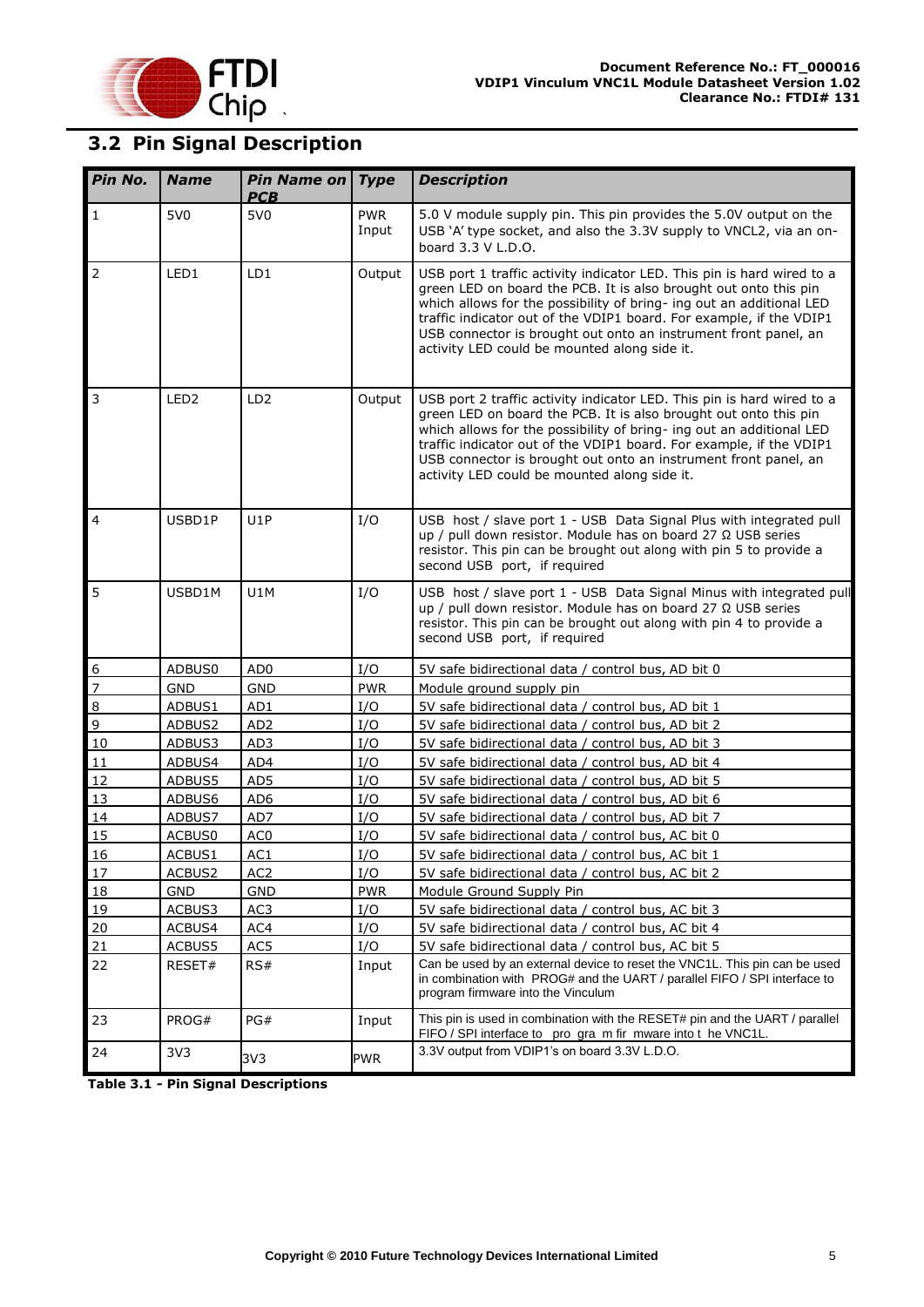

#### <span id="page-6-0"></span>**3.3 I/O Configuration Using The Jumper Pin Header**

Two three way jumper pin headers are provided to allow for simple configuration of the I/O on data and control bus pins of the VDIP1. This is done by a combination of pulling up or pulling down the VNC1L ACBUS5 (pin 46) and ACBUS6 (pin 47). The relevant portion of the VDIP1 module schematic is shown in **[Figure 3.2](#page-6-1)**



<span id="page-6-1"></span> **Figure 3.2 – VDIP1 On-Board Jumper Pin Configuration.**

| <b>ACBUS6</b><br>$(VNC1L$ pin 47) | <b>ACBUS5</b><br>(VNC1L pin 46) | <b>I/O Mode</b> |
|-----------------------------------|---------------------------------|-----------------|
| Pull-Up                           | Pull-Up                         | Serial UART     |
| Pull-Up                           | Pull-Down                       | <b>SPI</b>      |
| Pull-Down                         | Pull-Up                         | Parallel FIFO   |
| Pull-Down                         | Pull-Down                       | Serial UART     |

<span id="page-6-2"></span>**Table 3.2 - VDIP1 Port Selection Jumper Pins**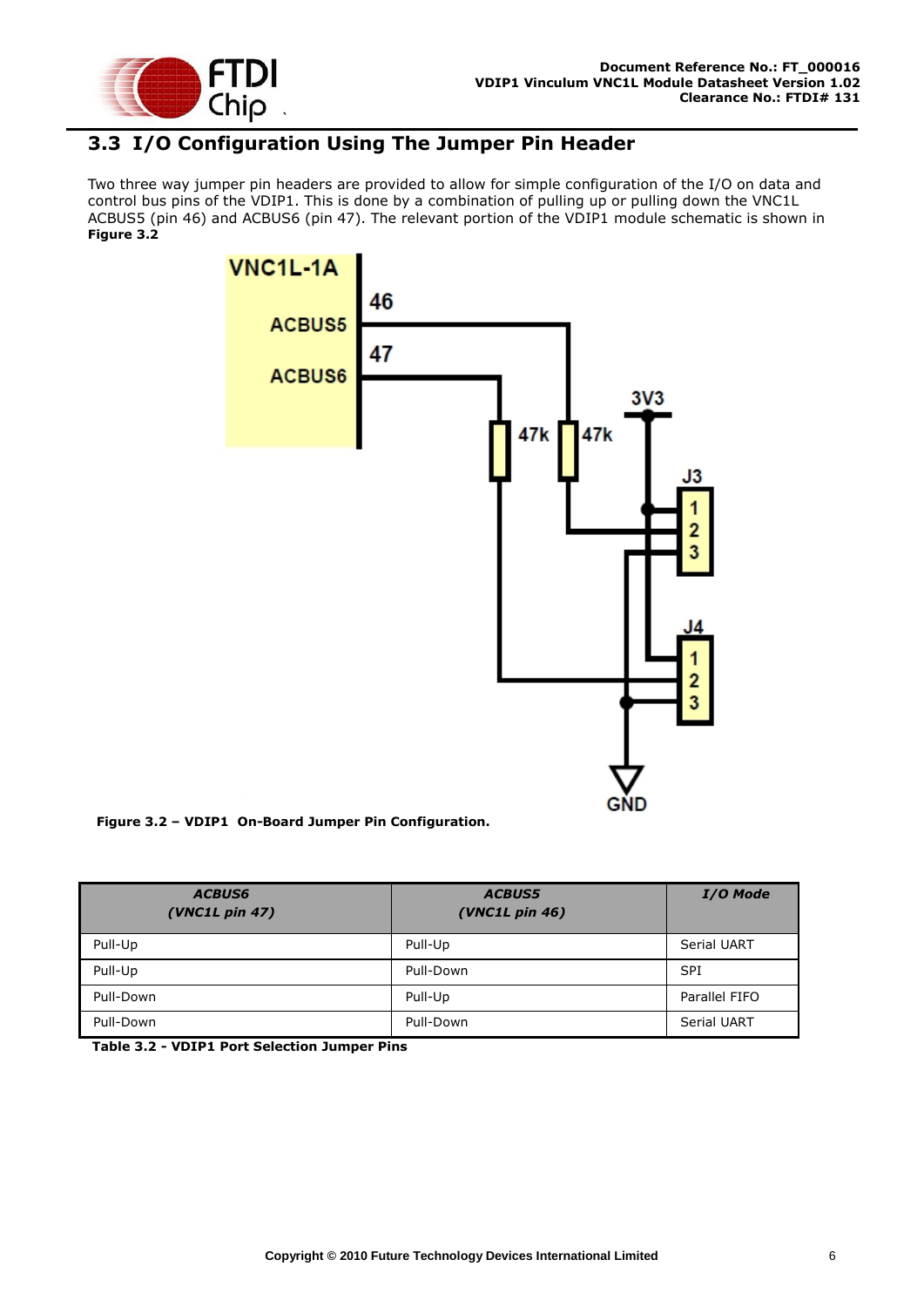

## <span id="page-7-0"></span>**3.4 Default Interface I/O Pin Configuration**

The VNC1L device is pre-programmed with default settings for the I/O pins however they can be easily changed to suit a designers needs. The default interface I/O pin configuration of the VNC1L device are shown in **[Table 3.3](#page-7-1)**

| Pin<br>No. | <b>Name</b> | Pin<br><b>Name</b><br>on<br><b>PCB</b> | <b>Type</b> | <b>Description</b>                                          | <b>Data and Control Bus Configuration</b><br><b>Options</b> |                                          |                                      |                     |
|------------|-------------|----------------------------------------|-------------|-------------------------------------------------------------|-------------------------------------------------------------|------------------------------------------|--------------------------------------|---------------------|
|            |             |                                        |             |                                                             | <b>UART</b><br><b>Interface</b>                             | <b>Parallel FIFO</b><br><b>Interface</b> | <b>SPI Slave</b><br><b>Interface</b> | I/O Port            |
| 6          | ADBUS0      | AD <sub>0</sub>                        | I/O         | 5V safe<br>bidirectional<br>data / control<br>bus, AD bit 0 | <b>TXD</b>                                                  | D <sub>0</sub>                           | <b>SCLK</b>                          | PortAD <sub>0</sub> |
| 8          | ADBUS1      | AD1                                    | I/O         | 5V safe<br>bidirectional<br>data / control<br>bus, AD bit 1 | <b>RXD</b>                                                  | D <sub>1</sub>                           | SDI                                  | PortAD1             |
| 9          | ADBUS2      | AD <sub>2</sub>                        | I/O         | 5V safe<br>bidirectional<br>data / control<br>bus, AD bit 2 | RTS#                                                        | D <sub>2</sub>                           | SDO                                  | PortAD <sub>2</sub> |
| 10         | ADBUS3      | AD3                                    | I/O         | 5V safe<br>bidirectional<br>data / control<br>bus, AD bit 3 | CTS#                                                        | D <sub>3</sub>                           | CS                                   | PortAD3             |
| 11         | ADBUS4      | AD4                                    | I/O         | 5V safe<br>bidirectional<br>data / control<br>bus, AD bit 4 | DTR#                                                        | D <sub>4</sub>                           |                                      | PortAD4             |
| 12         | ADBUS5      | AD5                                    | I/O         | 5V safe<br>bidirectional<br>data / control<br>bus. AD bit 5 | DSR#                                                        | D <sub>5</sub>                           |                                      | PortAD <sub>5</sub> |
| 13         | ADBUS6      | AD <sub>6</sub>                        | I/O         | 5V safe<br>bidirectional<br>data / control<br>bus, AD bit 6 | DCD#                                                        | D <sub>6</sub>                           |                                      | PortAD6             |
| 14         | ADBUS7      | AD7                                    | I/O         | 5V safe<br>bidirectional<br>data / control<br>bus, AD bit 7 | $R$ <sup>#</sup>                                            | D7                                       |                                      | PortAD7             |
| 15         | ACBUS0      | AC0                                    | I/O         | 5V safe<br>bidirectional<br>data / control<br>bus, AC bit 0 | TXDEN#                                                      | RXF#                                     |                                      | PortAC0             |
| 16         | ACBUS1      | AC1                                    | I/O         | 5V safe<br>bidirectional<br>data / control<br>bus, AC bit 1 |                                                             | TXE#                                     |                                      | PortAC1             |
| 17         | ACBUS2      | AC <sub>2</sub>                        | I/O         | 5V safe<br>bidirectional<br>data / control<br>bus, AC bit 2 |                                                             | RD#                                      |                                      | PortAC2             |
| 19         | ACBUS3      | AC3                                    | I/O         | 5V safe<br>bidirectional<br>data / control<br>bus, AC bit 3 |                                                             | <b>WR</b>                                |                                      | PortAC3             |
| 20         | ACBUS4      | AC4                                    | I/O         | 5V safe<br>bidirectional<br>data / control<br>bus, AC bit 4 |                                                             |                                          |                                      | PortAC4             |

<span id="page-7-1"></span>**Table 3.3 - Default Interface I/O Pin Configuration**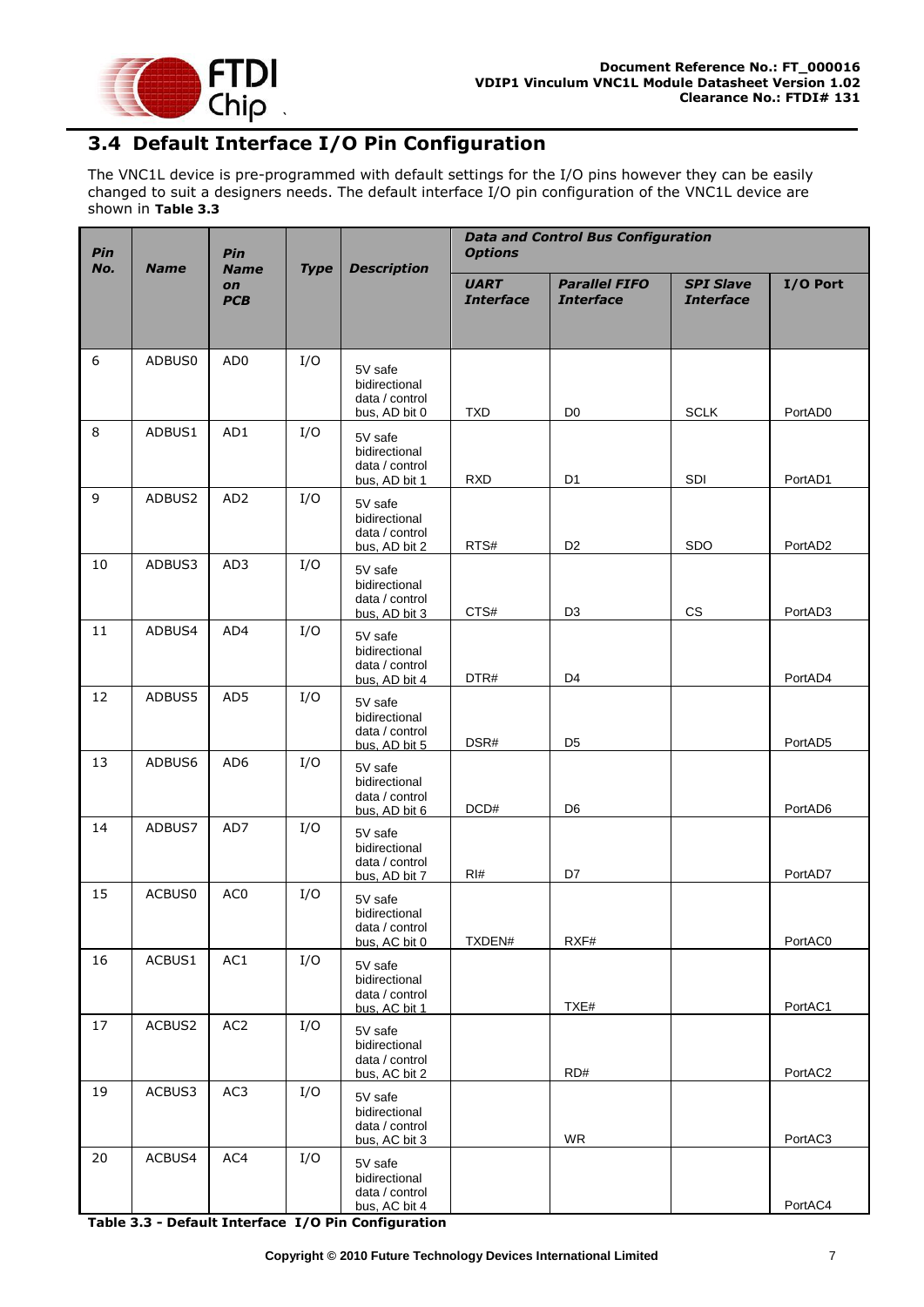

### <span id="page-8-0"></span>**3.5 Signal Descriptions - UART Interface**

The UART interface I/O pin description of the VNC1L device are shown in **[Table 3.4](#page-8-1)**

| Pin No. | <b>Name</b>      | <b>Type</b> | <b>Description</b>                                                                                                                                                        |
|---------|------------------|-------------|---------------------------------------------------------------------------------------------------------------------------------------------------------------------------|
|         |                  |             |                                                                                                                                                                           |
| 6       | TXD              | Output      | Transmit asynchronous data output                                                                                                                                         |
| 8       | <b>RXD</b>       | Input       | Receive asynchronous data input                                                                                                                                           |
| 9       | RTS#             | Output      | Request To Send Control Output / Handshake signal                                                                                                                         |
| 10      | CTS#             | Input       | Clear To Send Control Input / Handshake signal                                                                                                                            |
| 11      | DTR#             | Output      | Data Terminal Ready Control Output / Handshake signal                                                                                                                     |
| 12      | DSR#             | Input       | Data Set Ready Control Input / Handshake signal                                                                                                                           |
| 13      | DCD#             | Input       | Data Carrier Detect Control Input                                                                                                                                         |
| 14      | $R$ <sup>#</sup> | Input       | Ring Indicator Contro I Input. When the RemoteakeW up option is enabled in the<br>EEPROM, taking RI# low can be used to resume the PC USB Host controller<br>from suspend |
| 15      | TXDEN#           | Input       | Enable Transmit Data for RS485 designs                                                                                                                                    |

<span id="page-8-1"></span>**Table 3.4 - Default I/O Pin Configuration – UART Interface**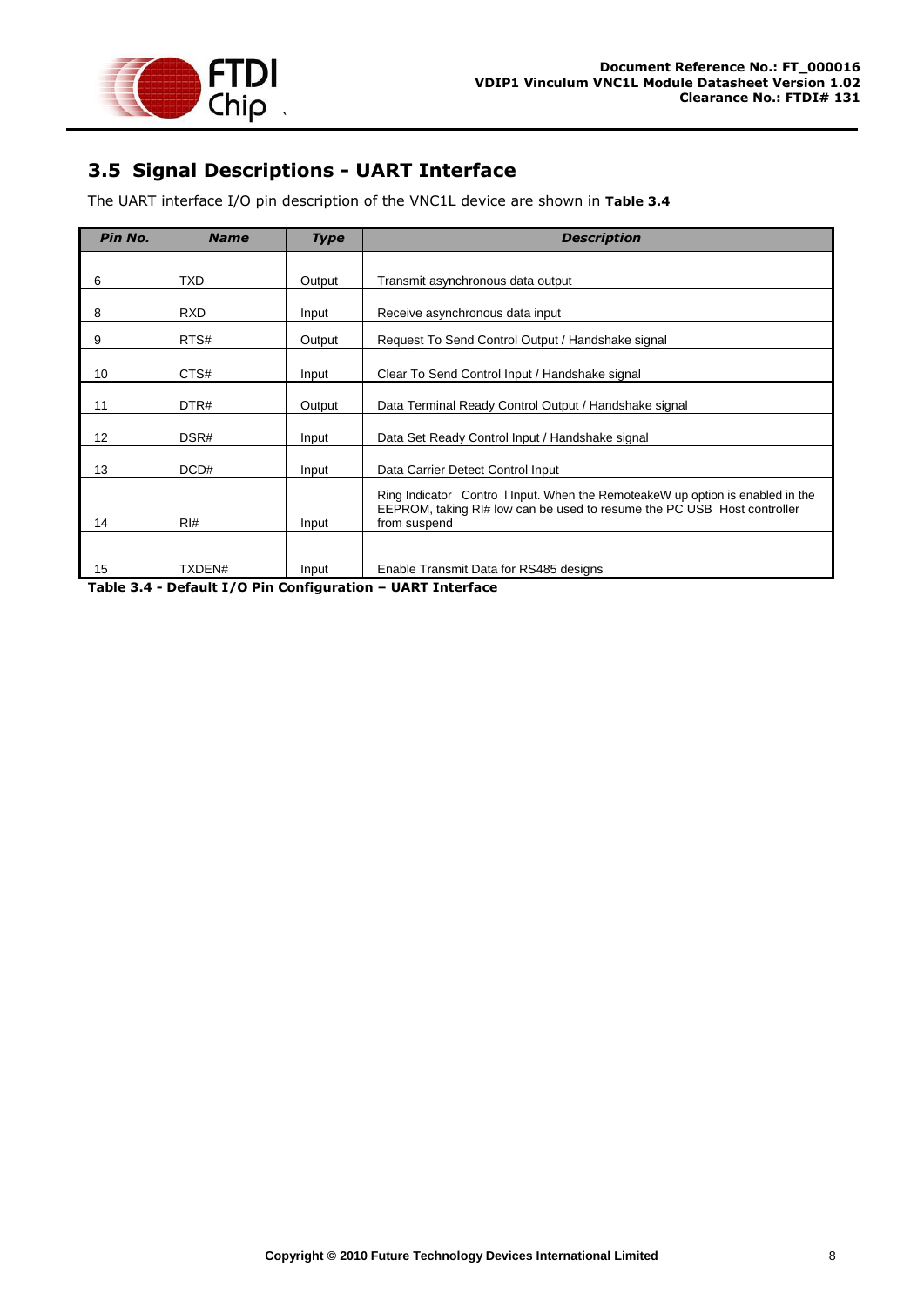

### <span id="page-9-0"></span>**3.6 Signal Descriptions – Serial Peripheral Interface (SPI)**

The SPI I/O pin description of the VNC1L device are shown in **[Table 3.5](#page-9-2)**

| <b>Pins No</b> | <b>Name</b> | <b>Type</b> | <b>Description</b>              |
|----------------|-------------|-------------|---------------------------------|
| 6              | <b>SCLK</b> | Input       | SPI Clock input, 12MHz maximum. |
| 8              | <b>SDI</b>  | Input       | SPI Serial Data Input           |
| 9              | <b>SDO</b>  | Output      | <b>SPI Serial Data Output</b>   |
| 10             | CS          | Input       | <b>SPI Chip Select Input</b>    |

<span id="page-9-2"></span>**Table 3.5 - Data and Control Bus Signal Mode Options – SPI Slave Interface**

#### <span id="page-9-1"></span>**3.6.1 SPI Slave Data Read Cycle**

When in SPI mode, the timing of a read operation is shown in [Figure 3.3](#page-9-3)



<span id="page-9-3"></span>From Start - SPI CS must be held high for the entire read cycle, and must be taken low for at least one clock period after t he read is co mpleted. The first bit on SPI Data In is the R/W bit - inputting a '1' here a llows data to be read fro m the chip. The next bit is the address bit, ADD, which is used to indicate whether the data register ('0') or the status register ('1') is read from. During the SPI read cycle a byte of data will start being output on SPI Data Out on the next clock cycle after t he address bit, MSBAfterfirst.t he data has been clocked out of the chip, t he status of SPI Data. Out should be checked to see if the data read is new data. A '0' level here on SPI Data Out means that the data read is new data. A '1' indicates that the data read is old data, and the read cycle should be repeated to get new data. Remember that CS must be held low for at least one clock period before being taken high again to continue with the next read or write cycle.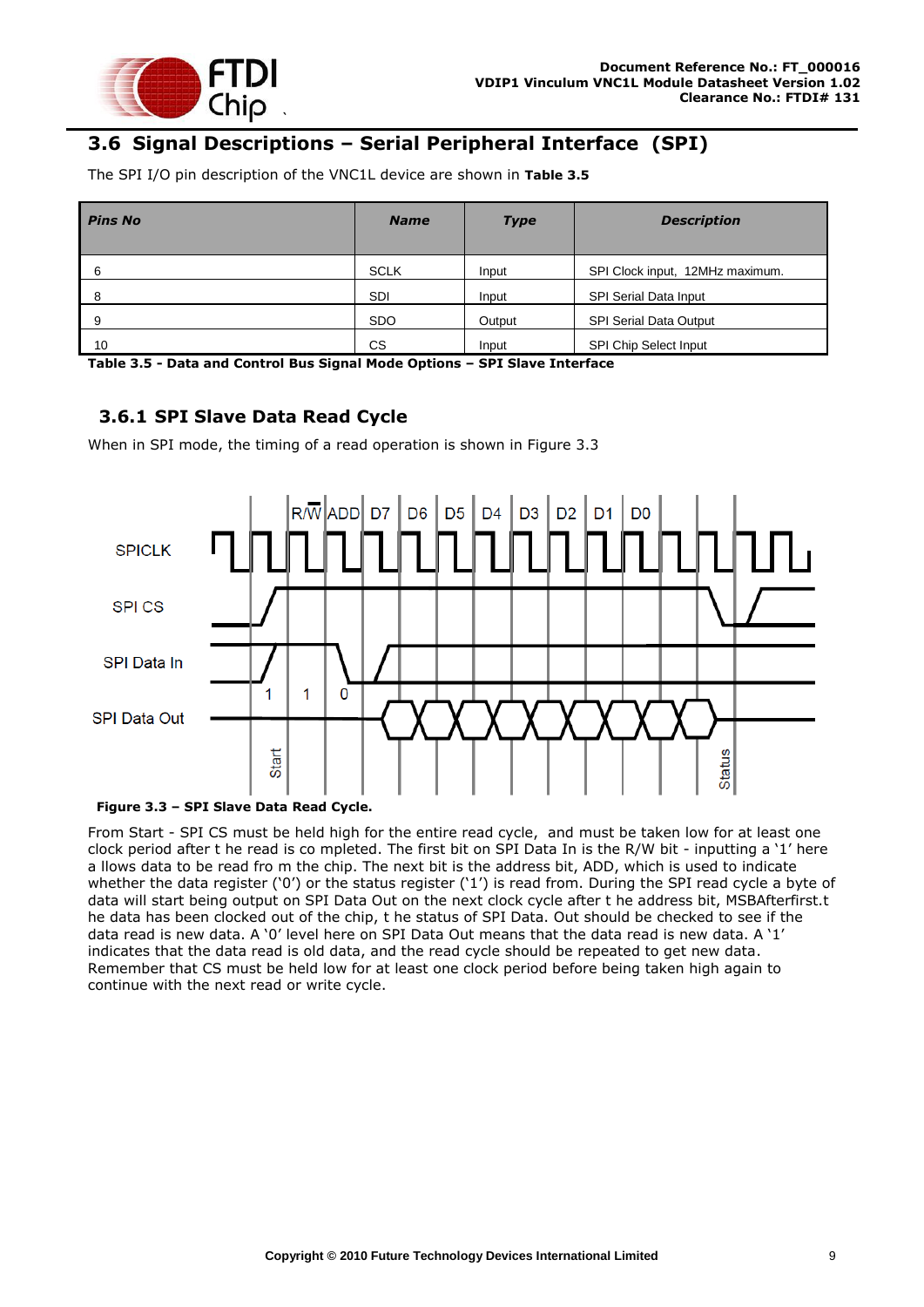

#### <span id="page-10-0"></span>**3.6.2 SPI Slave Data Write Cycle**

When in SPI mode, the timing of a write operation is shown in



<span id="page-10-1"></span>**Figure 3.4 – SPI Slave Data Write Cycle.**

From Start - SPI CS must be held high for the entire write cycle, and must be taken low for at least one clock period after t he write is co mpletedThe. first bit on SPI Data In is the R/W bit - inputting a '0' here a llows data to be written to the chip. The next bit is the address bit, ADD, which is used to indicate whether the data register ('0') or the status register ('1') is written to. During the SPI write cycle a byte of data can be input to SPI Data In on the next clock cycle after t he address bit, MSBAfterfirst.t he data has been clocked in to the chip, t he status of SPI Data Out should be checked to see if the data read was accepted. A '0' level on SPI Data Out means that the data write was accepted. A '1' indicates that the internal buffer is full, and the write should be repeated. Remember that CS must be held low for at least one clock period before being taken high again to continue with the next read or write cycle.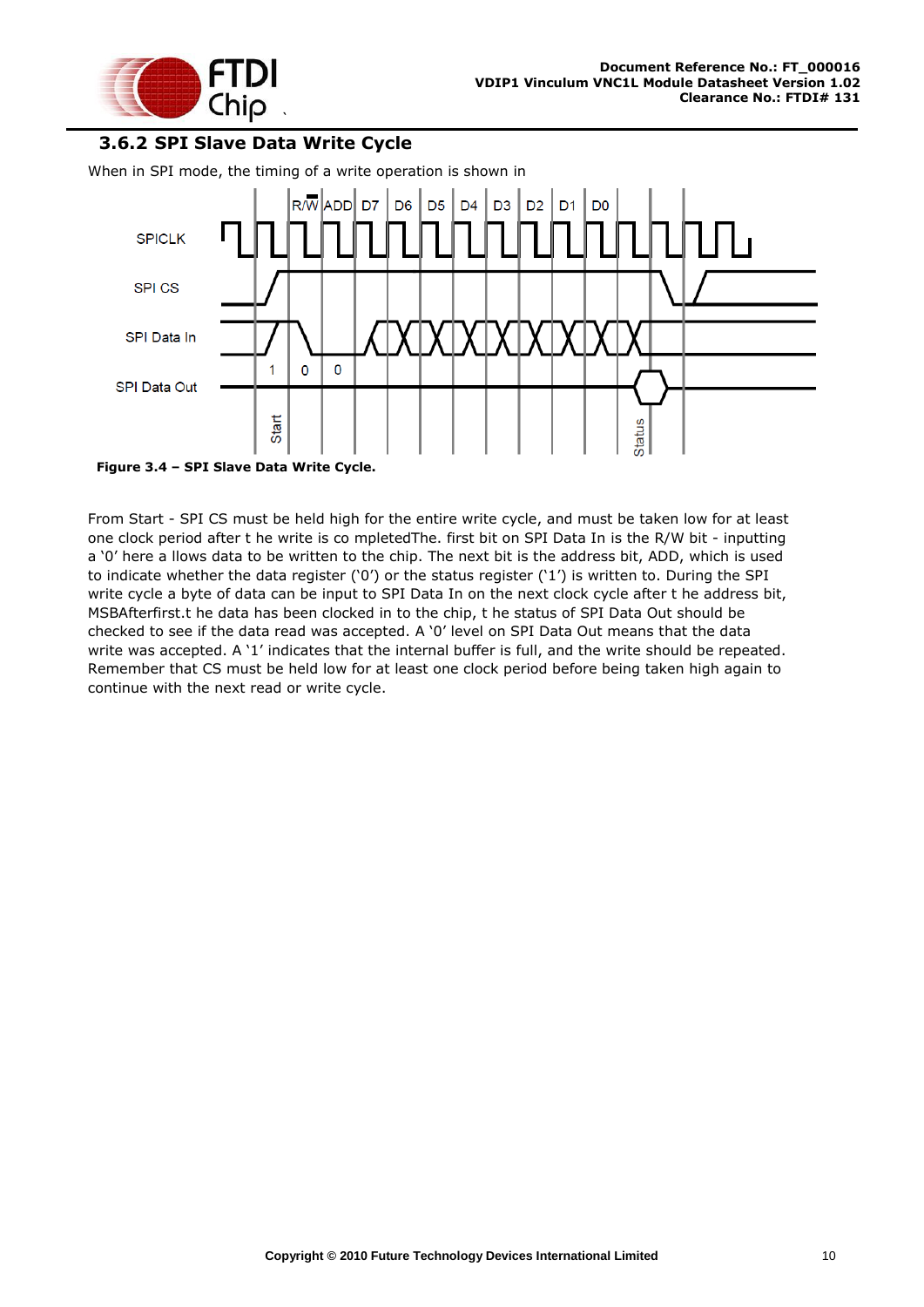

#### <span id="page-11-0"></span>**3.6.3 SPI Slave Data Timing Diagrams**



#### <span id="page-11-1"></span>**Figure 3.5 – SPI Slave Data Timing Diagrams.**

| <b>Time</b>    | <b>Description</b>      | <b>Min</b> | <b>Typical</b> | <b>Max</b> | <b>Unit</b> |
|----------------|-------------------------|------------|----------------|------------|-------------|
| T1             | <b>SPICLK Period</b>    | 83         |                |            | ns          |
| T <sub>2</sub> | <b>SPICLK High</b>      | 20         |                |            | ns          |
| T <sub>3</sub> | <b>SPICLK Low</b>       | 20         |                |            | ns          |
| T <sub>4</sub> | <b>Input Setup Time</b> | 10         |                |            | ns          |
| T <sub>5</sub> | Input Hold Time         | 10         |                |            | ns          |
| T <sub>6</sub> | Output Hold Time        | 2          |                |            | ns          |
| Т7             | Output Valid Time       |            |                | 20         | ns          |

<span id="page-11-2"></span>**Table 3.6 - SPI Slave Data Timing** 

| <b>Time</b>    | <b>Description</b> |
|----------------|--------------------|
| T1             | RXF#               |
| T <sub>2</sub> | TXE#               |
| T <sub>3</sub> |                    |
| T <sub>4</sub> |                    |
| T <sub>5</sub> | <b>RXF IRQEn</b>   |
| T <sub>6</sub> | <b>TXE IRQEn</b>   |
| Τ7             |                    |

<span id="page-11-3"></span>**Table 3.7 - SPI Slave Status Register (ADD='1')**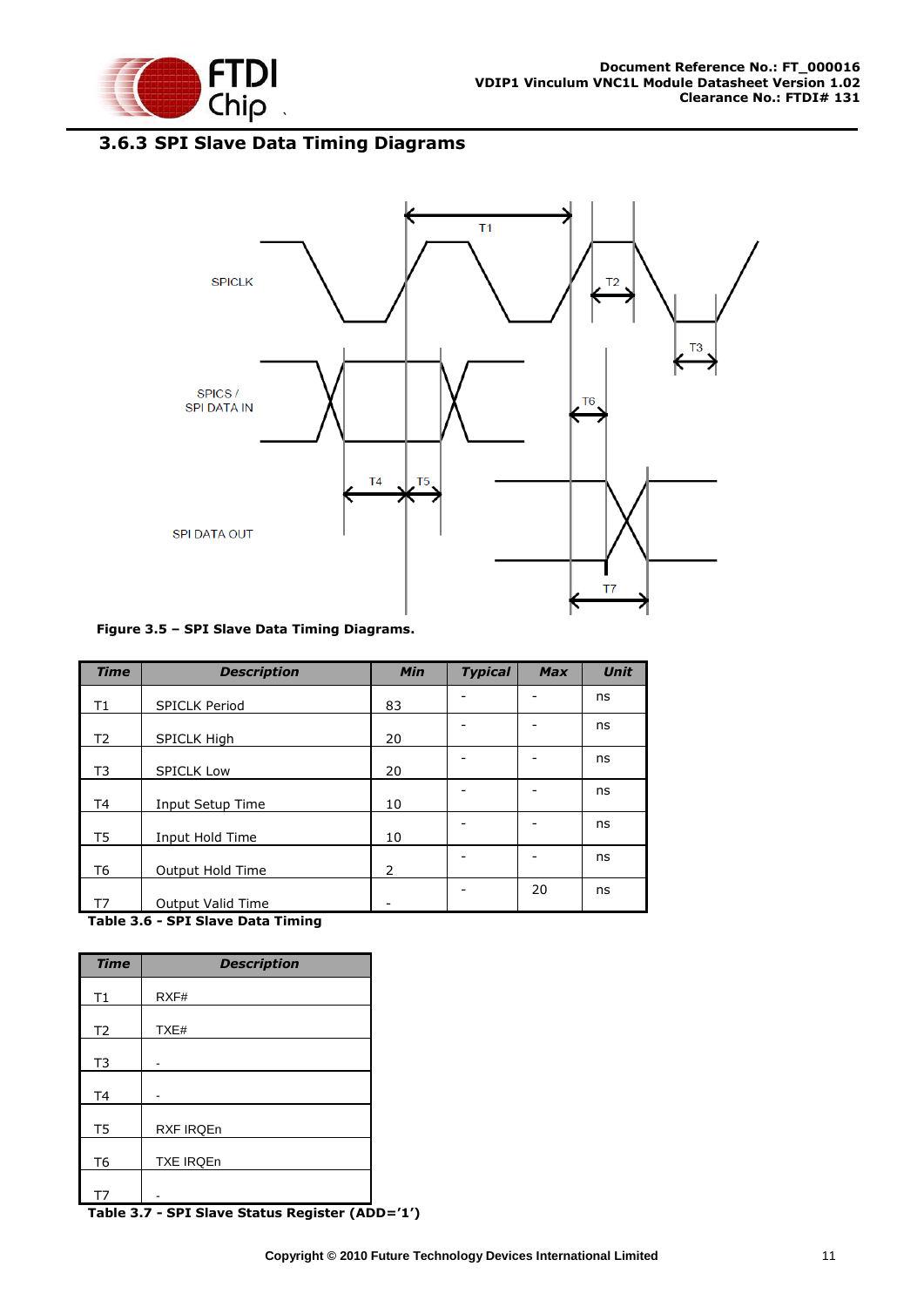

### <span id="page-12-0"></span>**3.7 Signal Descriptions - Parallel FIFO Interface**

The Parallel FIFO interface I/O pin description of the VNC1L device is shown in **[Table 3.8](#page-12-1)**

| Pin No. | <b>Name</b>    | <b>Type</b>   | <b>Description</b>                                                                                                                                                          |
|---------|----------------|---------------|-----------------------------------------------------------------------------------------------------------------------------------------------------------------------------|
| 6       | D <sub>0</sub> | I/O           | FIFO Data Bus Bit 0                                                                                                                                                         |
| 8       | D <sub>1</sub> | I/O           | FIFO Data Bus Bit 1                                                                                                                                                         |
| 9       | D <sub>2</sub> | I/O           | FIFO Data Bus Bit 2                                                                                                                                                         |
| 10      | D <sub>3</sub> | I/O           | FIFO Data Bus Bit 3                                                                                                                                                         |
| 11      | D4             | I/O           | FIFO Data Bus Bit 4                                                                                                                                                         |
| 12      | D <sub>5</sub> | I/O           | FIFO Data Bus Bit 5                                                                                                                                                         |
| 13      | D <sub>6</sub> | I/O           | FIFO Data Bus Bit 6                                                                                                                                                         |
| 14      | D7             | I/O           | FIFO Data Bus Bit 7                                                                                                                                                         |
| 15      | RXF#           | <b>OUTPUT</b> | When high, do not read data from the FIFO. When low, there is data<br>available in the FIFO which can be read by stro bing RD# low, t hen<br>high again.                    |
| 16      | TXE#           | <b>OUTPUT</b> | When high, do not write data into the FIFO. When low, data can be<br>written into the FIFO by strobing WR high, then low.                                                   |
| 17      | RD#            | <b>INPUT</b>  | Enables the current FIFO data byte on D0D7 when low. Fetched the<br>next FIFO data byte (if avail- able) fro m the recei ve FIFO buffer w hen<br>RD# goes fro m high to low |
| 19      | <b>WR</b>      | <b>INPUT</b>  | Writes the data byte on the D0D7 pins into the transmit FIFO buffer<br>when WR goes from high to low.                                                                       |

<span id="page-12-1"></span>**Table 3.8 - Default Interface I/O Pin Configuration Option – Paralle FIFO Interface**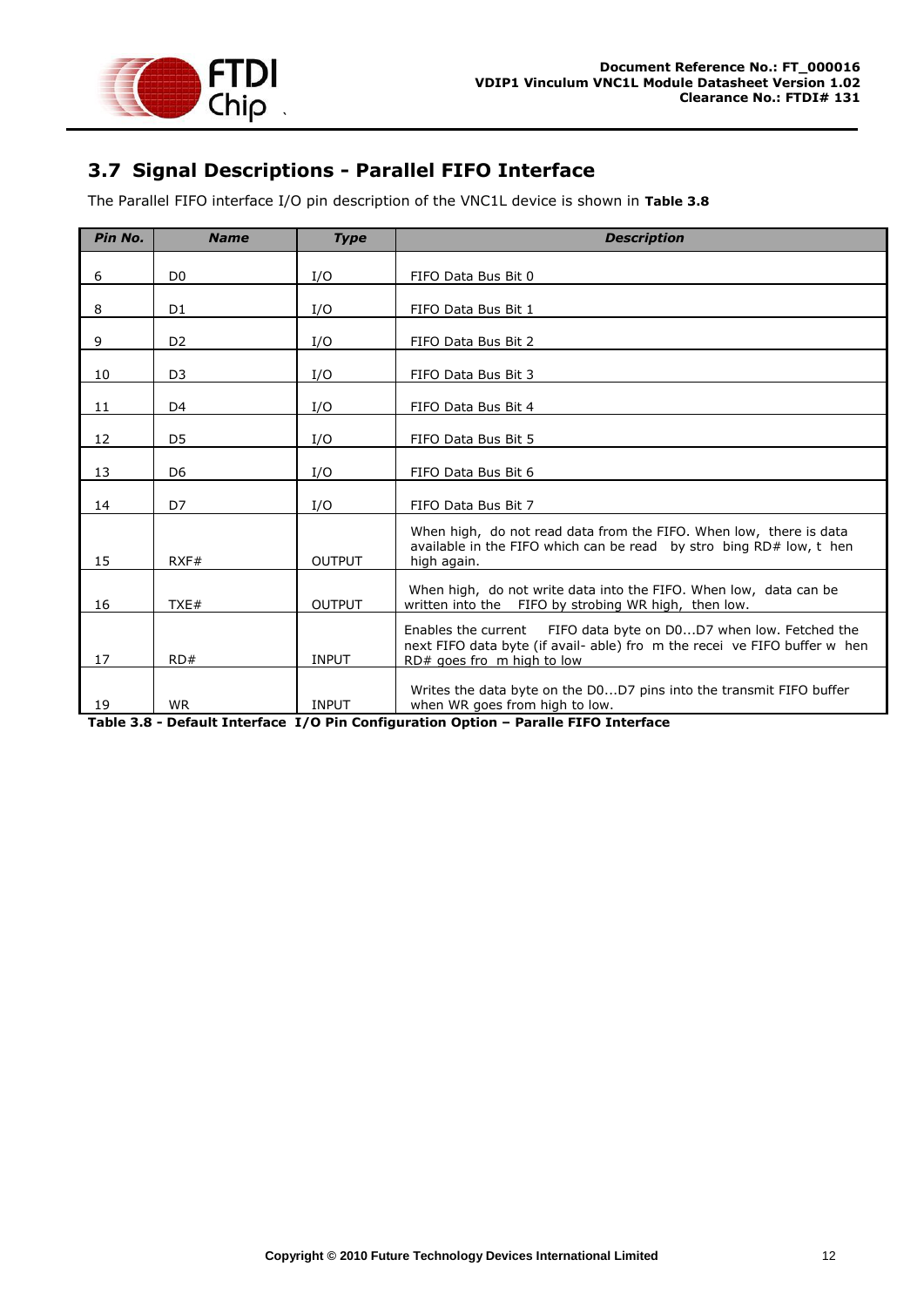

#### <span id="page-13-0"></span>**3.7.1 Timing Diagram – Parallel FIFO Read Transaction**

When in parallel FIFO interface mode, the timing of a read is shown in **[Figure 3.6](#page-13-1)** and **[Table 3.9](#page-13-2)**



<span id="page-13-1"></span>**Figure 3.6 - FIFO Read Cycle.**

| <b>Time</b>    | <b>Description</b>            | <b>Min</b> | <b>Max</b> | <b>Unit</b> |
|----------------|-------------------------------|------------|------------|-------------|
| T1             | RD# Active Pulse Width        | 50         |            | ns          |
| T <sub>2</sub> | RD# to RD# Pre-Charge Time    | $50 + T6$  |            | ns          |
| T <sub>3</sub> | RD# Active to Valid Data*     | 20         | 50         | ns          |
| T4             | Valid Data Hold Time from RD# |            |            | ns          |
| T <sub>5</sub> | $RD#$ Inactive to RXF#        |            | 25         | ns          |
| T6             | RXF# Inactive After RD# Cycle | 80         |            | ns          |

<span id="page-13-2"></span>**Table 3.9 FIFO Read Cycle Timing**

 $*$  Load = 30pF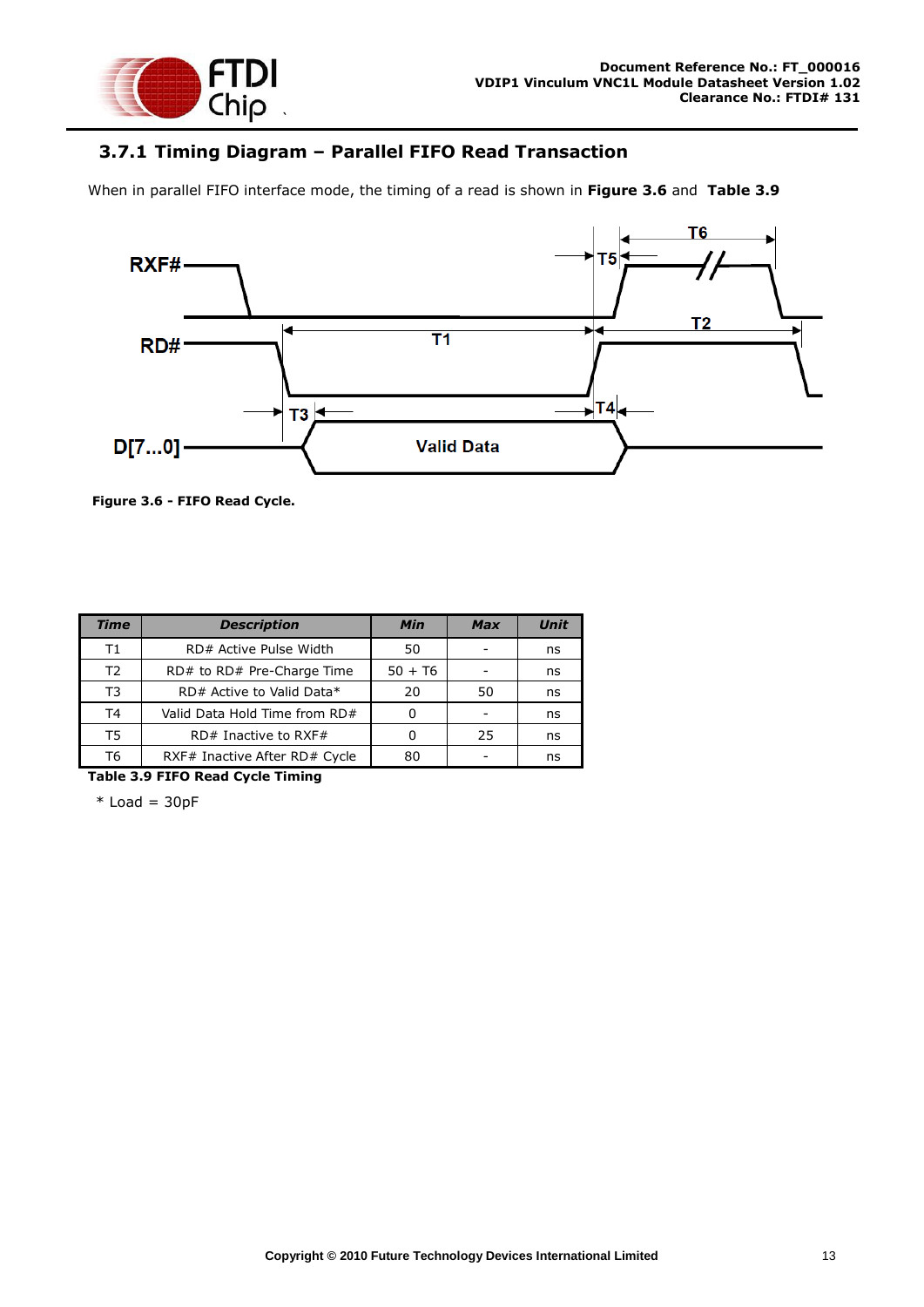

#### <span id="page-14-0"></span>**3.7.2 Timing Diagram - Parallel FIFO Write Transaction**

When in parallel FIFO interface mode, the timing of a write operation is shown in **[Figure 3.7](#page-14-1)** and **[Table](#page-14-2)  [3.10](#page-14-2)**



<span id="page-14-1"></span>

| <b>Time</b> | <b>Description</b>           | <b>Min</b> | <b>Max</b> | <b>Unit</b> |
|-------------|------------------------------|------------|------------|-------------|
|             | WR Active Pulse Width        | 50         |            | ns          |
| T8          | WR to WR Pre-Charge Time     | 50         |            | ns          |
| T9          | WR Active to Valid Data      | 20         |            | ns          |
| T10         | Data Hold Time from WR       |            |            | ns          |
| T11         | WR Inactive to TXE#          |            | 25         | ns          |
| F12         | TXE# Inactive After WR Cycle | 80         |            | ns          |

<span id="page-14-2"></span>**Table 3.10 - FIFO Write Cycle Timing**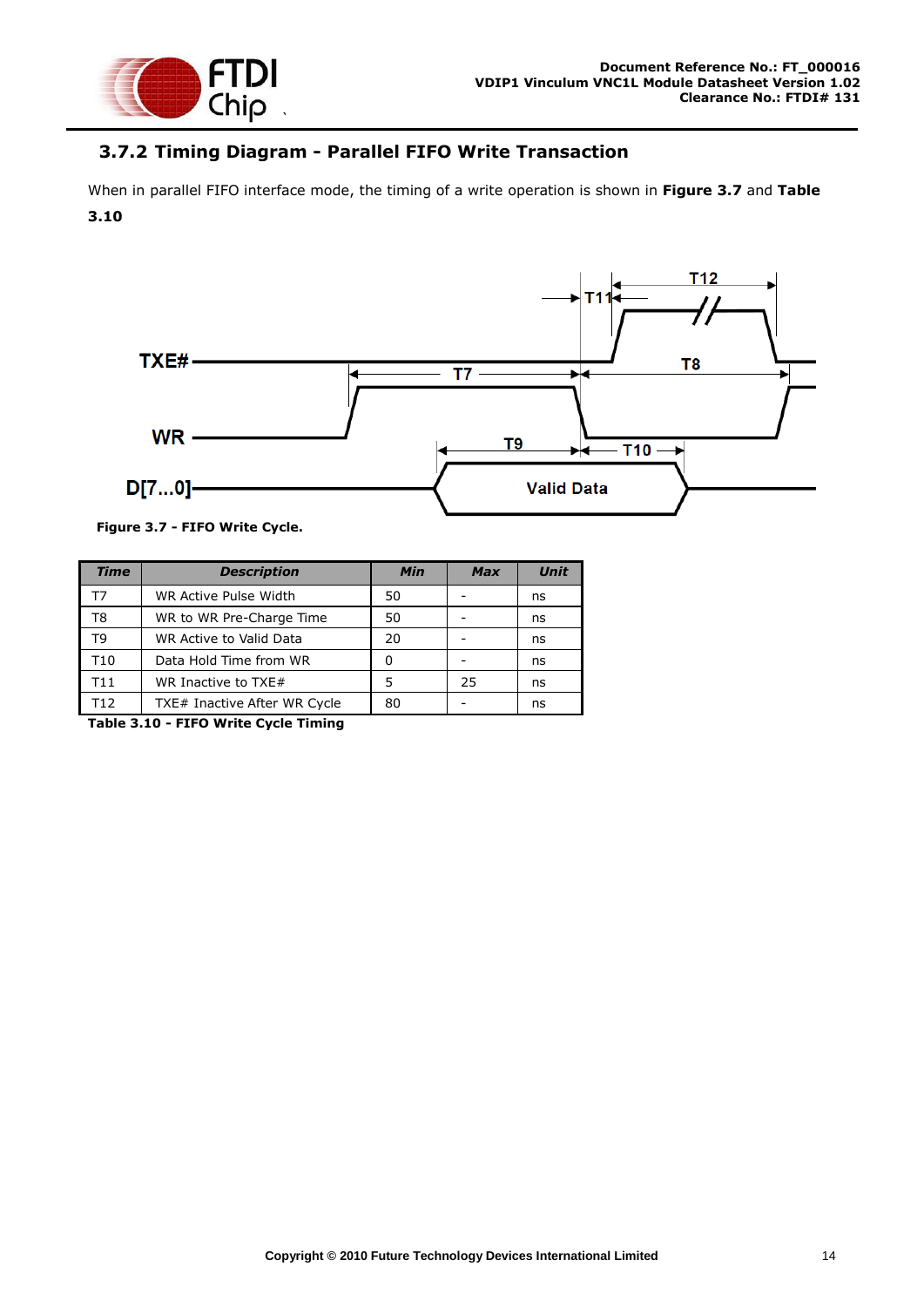

#### <span id="page-15-0"></span>**4 Firmware**

#### <span id="page-15-1"></span>**4.1.1 Firmware Support**

There are currently 6 standard firmware versions available for VDIP1 module which can be downloaded

from the [FTDI website.](http://www.ftdichip.com/)

- VDAP Firmware: USB Host for single Flash Disk and General Purpose USB peripherals. Selectable UART, FIFO or SPI interface command monitor.
- VDPS Firmware: USB Host for single Flash Disk and General Purpose USB peripherals. USB Slave  $\bullet$ port connection for connecting to host PC. Selectable UART, FIFO or SPI interface command monitor.
- VDFC Firmware: USB Host for two Flash Disks, Selectable UART, FIFO or SPI interface command monitor.
- VCDC Firmware: USB Host for automatic connection to USB Communications Class Devices. UART  $\bullet$ interface command monitor.
- VDIF Firmware: USB Host for single Flash Disk and General Purpose USB peripherals. Selectable UART, FIFO, SPI or USB interface command monitor.

#### <span id="page-15-2"></span>**4.1.2 Firmware Upgrades**

The VDIP1 module is supplied pre-loaded with the VDAP firmware.

There are two methods of upgrading the firmware on the VDIP1. These methods are described in a

Vinculum Firmware manual please refer to:-

[http://www.vinculum.com/documents/fwspecs/UM\\_VinculumFirmware\\_V205.pdf](http://www.vinculum.com/documents/fwspecs/UM_VinculumFirmware_V205.pdf)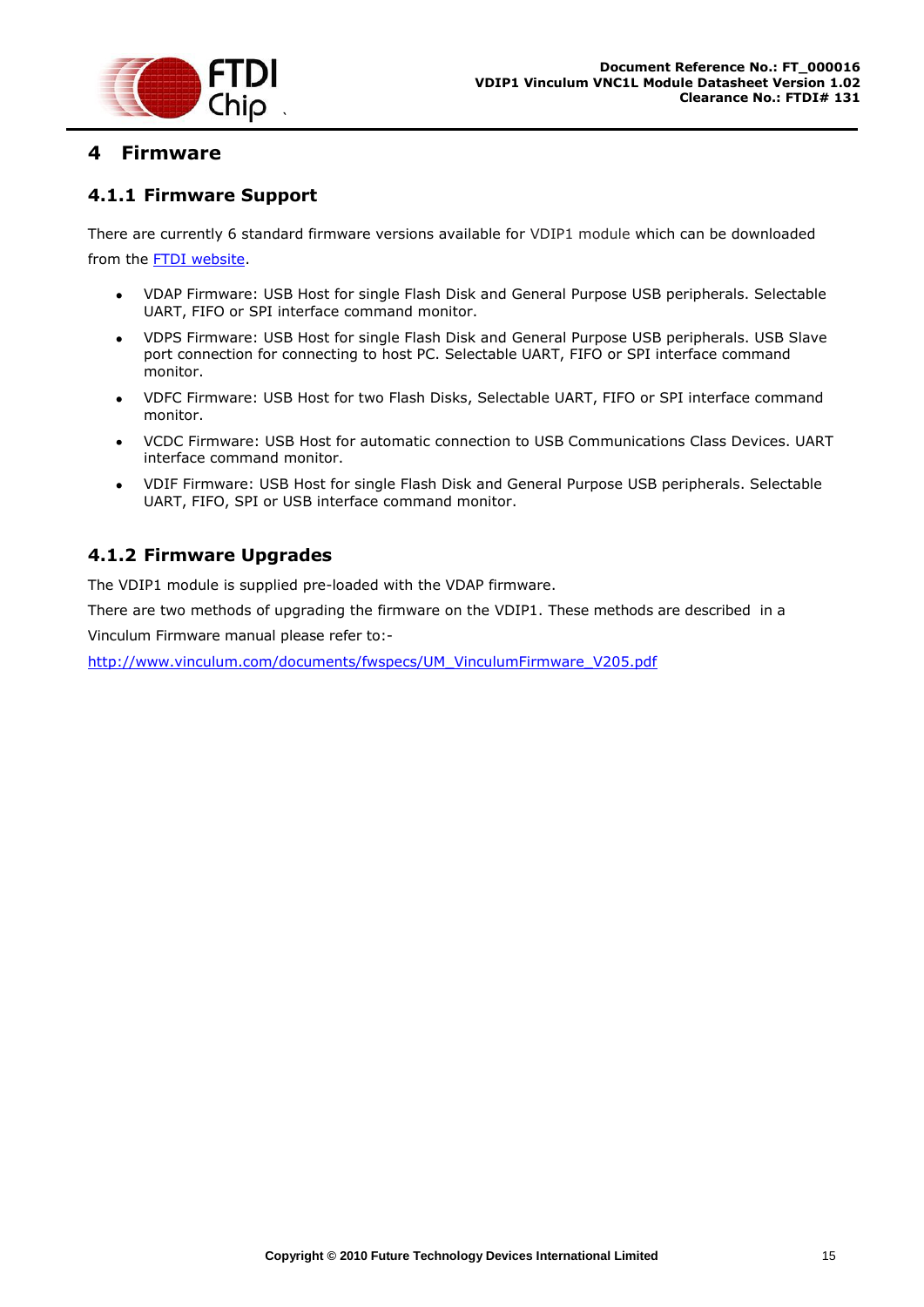

## <span id="page-16-0"></span>**5 Mechanical Dimensions**



<span id="page-16-1"></span>**Figure 5.1 VDIP1 Dimensions (Top View)**



<span id="page-16-2"></span>**Figure 5.2 VDIP1 Dimensions (Side View)**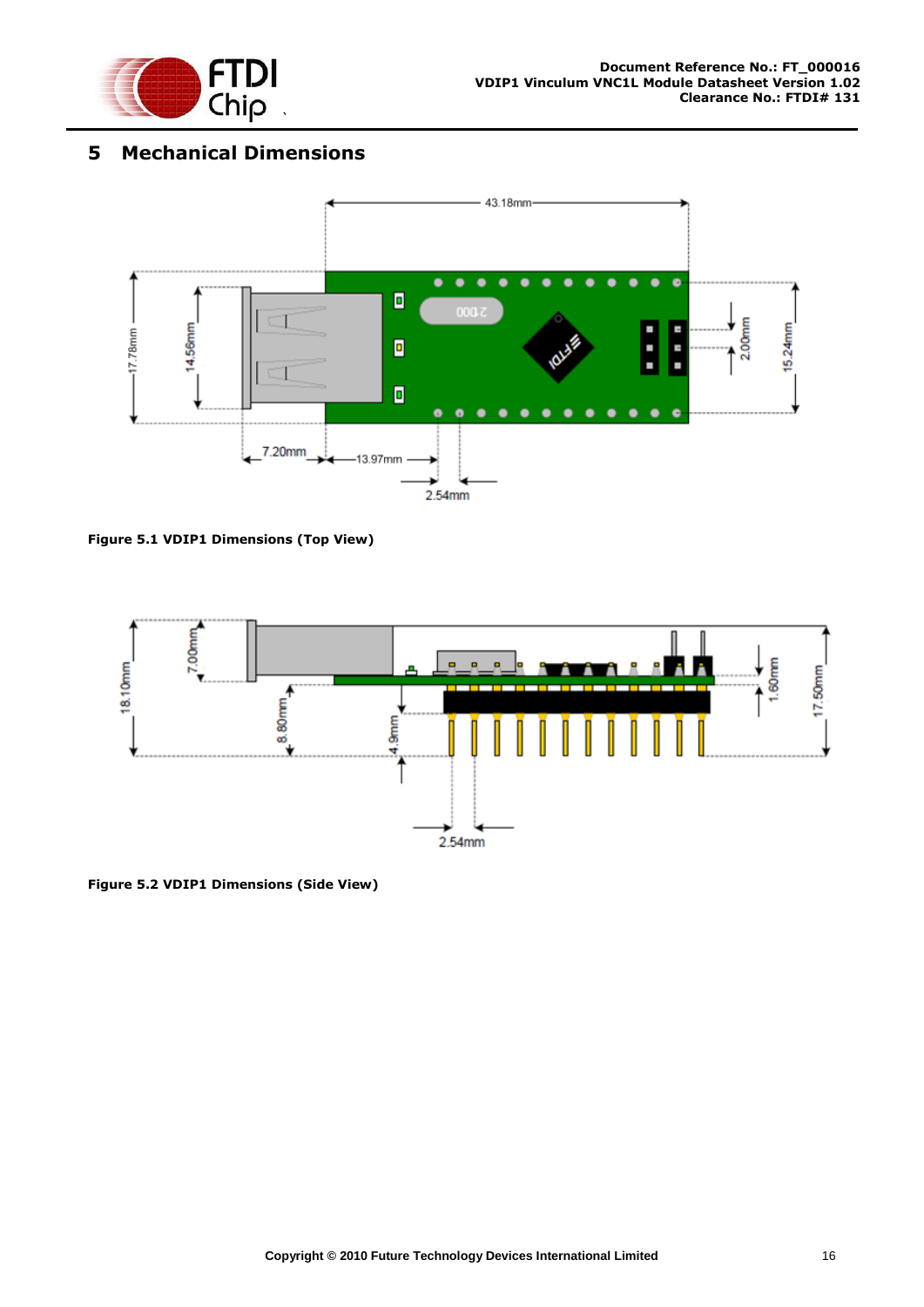

### <span id="page-17-0"></span>**6 External circuit Configuration**

#### <span id="page-17-1"></span>**6.1 Adding a second USB Port**

The external circuit configuration for adding second USB host port, with the USB activity LED, is shown below in [Figure 6.1](#page-17-2)



<span id="page-17-2"></span>**Figure 6.1 Additional USB Port Configuration**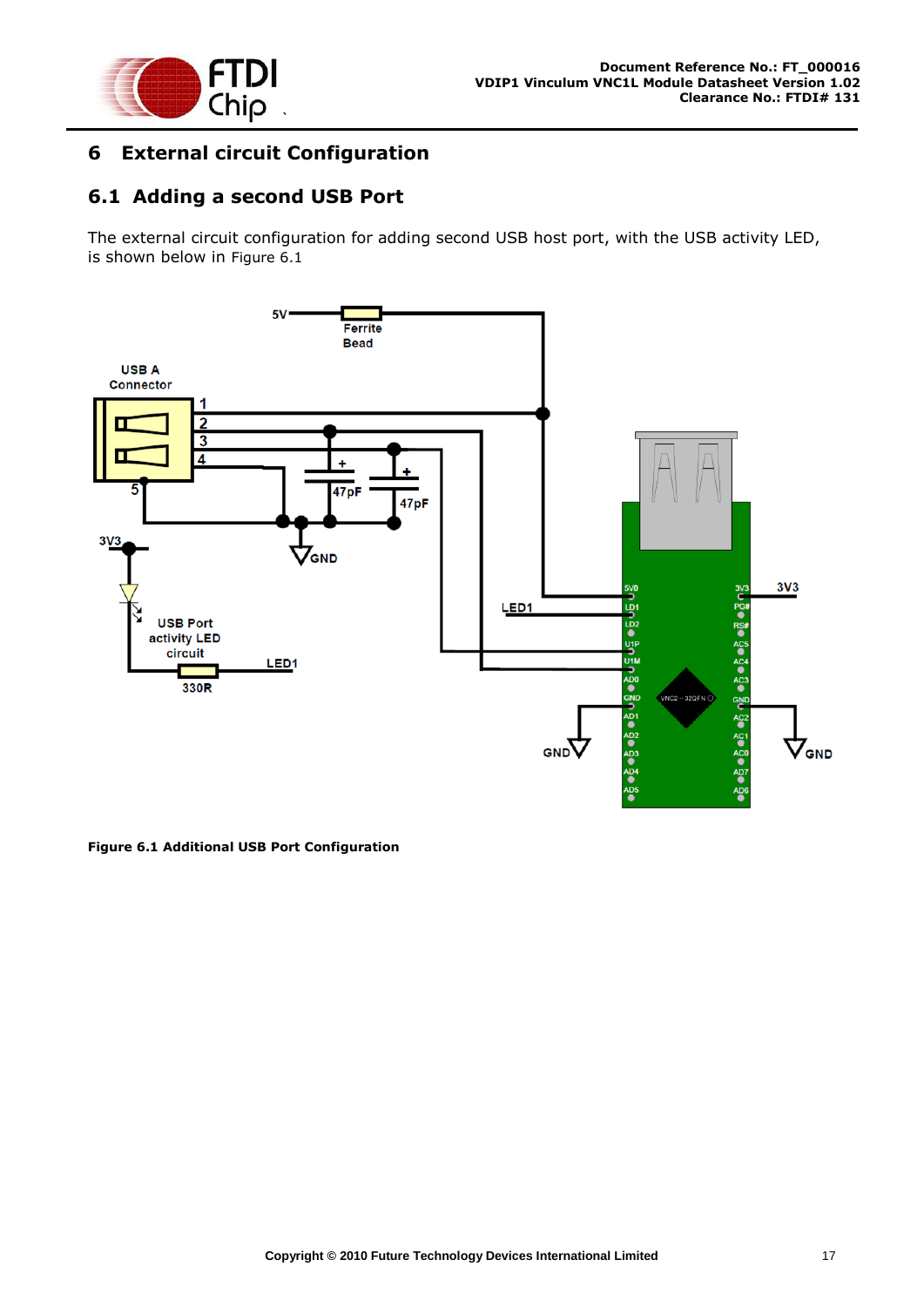

## <span id="page-18-0"></span>**7 Schematic Diagram**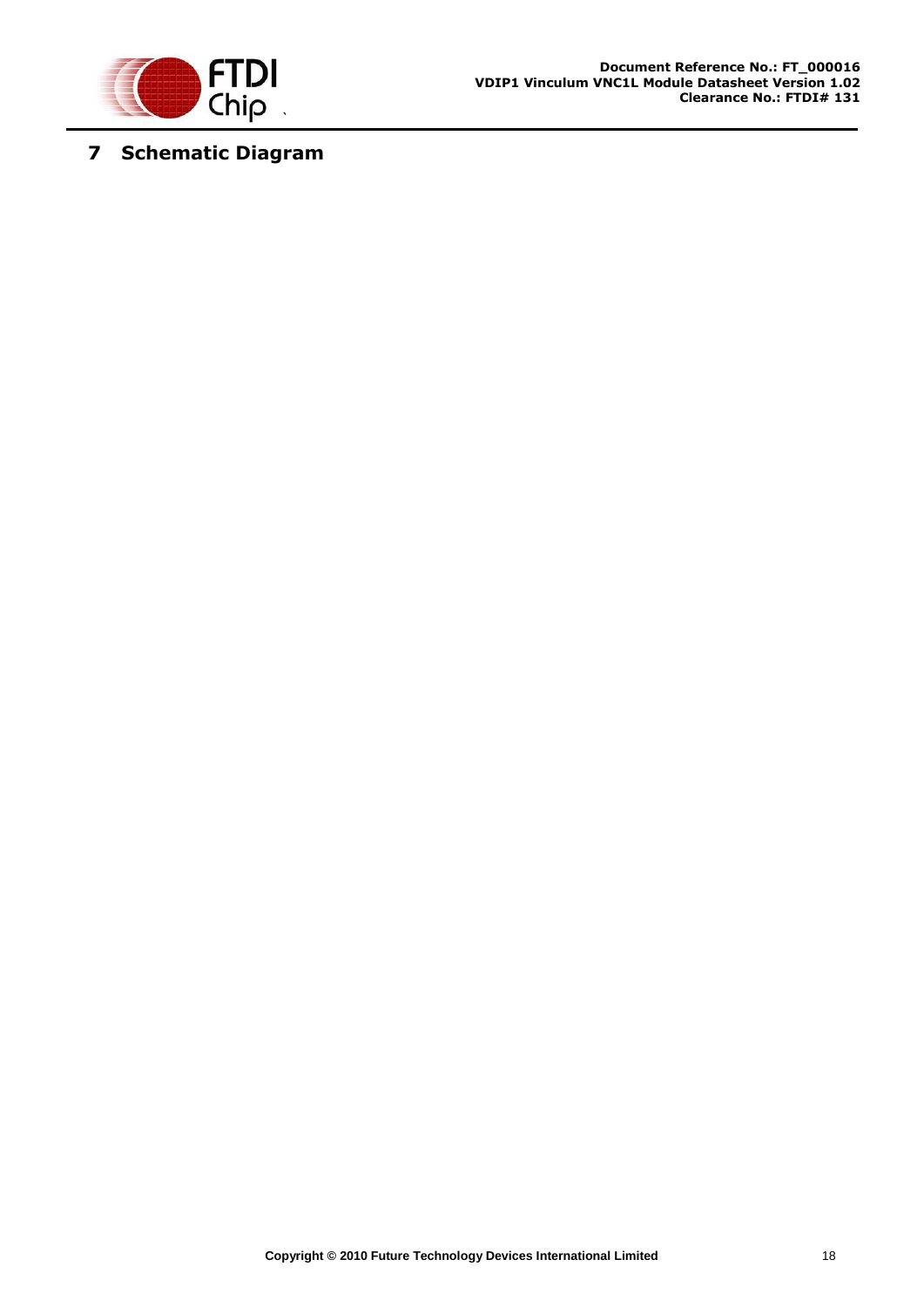

<span id="page-19-0"></span>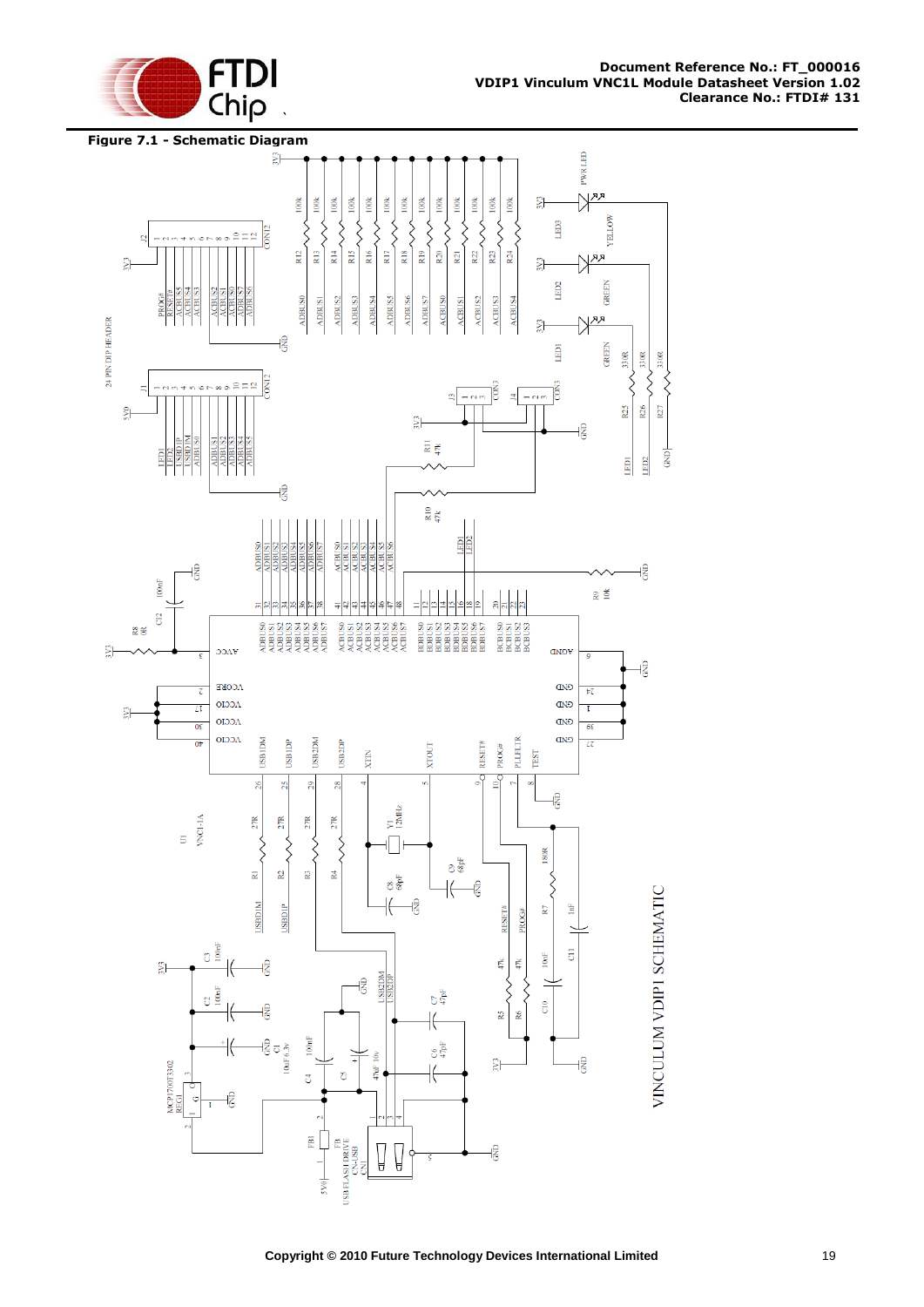

#### <span id="page-20-0"></span>**8 Contact Information**

#### **Head Office – Glasgow, UK**

Future Technology Devices International Limited Unit 1, 2 Seaward Place, Centurion Business Park Glasgow, G41 1HH United Kingdom Tel: +44 (0) 141 429 2777 Fax: +44 (0) 141 429 2758

E-mail (Sales) [sales1@ftdichip.com](mailto:sales1@ftdichip.com) E-mail (Support) [support1@ftdichip.com](mailto:support1@ftdichip.com) E-mail (General Enquiries) [admin1@ftdichip.com](mailto:admin1@ftdichip.com) Web Site URL [http://www.ftdichip.com](http://www.ftdichip.com/) Web Shop URL [http://www.ftdichip.com](http://www.ftdichip.com/)

#### **Branch Office – Taipei, Taiwan**

Future Technology Devices International Limited (Taiwan) 2F, No 516, Sec. 1 NeiHu Road Taipei 114 Taiwan, R.O.C. Tel: +886 (0) 2 8791 3570 Fax: +886 (0) 2 8791 3576

E-mail (Sales) [tw.sales1@ftdichip.com](mailto:tw.sales1@ftdichip.com) E-mail (Support) [tw.support1@ftdichip.com](mailto:tw.support1@ftdichip.com) E-mail (General Enquiries) [tw.admin1@ftdichip.com](mailto:tw.admin1@ftdichip.com) Web Site URL [http://www.ftdichip.com](http://www.ftdichip.com/)

#### **Branch Office – Hillsboro, Oregon, USA**

Future Technology Devices International Limited (USA) 7235 NW Evergreen Parkway, Suite 600 Hillsboro, OR 97123-5803 USA Tel: +1 (503) 547 0988 Fax: +1 (503) 547 0987

E-Mail (Sales) [us.sales@ftdichip.com](mailto:us.sales@ftdichip.com) E-Mail (Support) [us.support@ftdichip.com](mailto:us.support@ftdichip.com) E-Mail (General Enquiries) [us.admin@ftdichip.com](mailto:us.admin@ftdichip.com) Web Site URL [http://www.ftdichip.com](http://www.ftdichip.com/)

#### **Branch Office – Shanghai, China**

Future Technology Devices International Limited (China) Room 408, 317 Xianxia Road, ChangNing District, ShangHai, China

Tel: +86 [\(21\) 6](LiveCall:(503)547-0988)2351596 Fax: +8[6\(21\) 6](LiveCall:(503)547-0987)2351595

E-Mail (Sales): [cn.sales@ftdichip.com](mailto:cn.sales@ftdichip.com) E-Mail (Support): c[n.support@ftdichip.](mailto:.support@ftdichip)com E-Mail (General Enquiries): cn[.admin1@ftdichip.com](mailto:admin1@ftdichip.com) Web Site URL [http://www.ftdichip.com](http://www.ftdichip.com/)

#### **Distributor and Sales Representatives**

Please visit the Sales Network page of the FTDI Web site for the contact details of our distributor(s) and sales representative(s) in your country.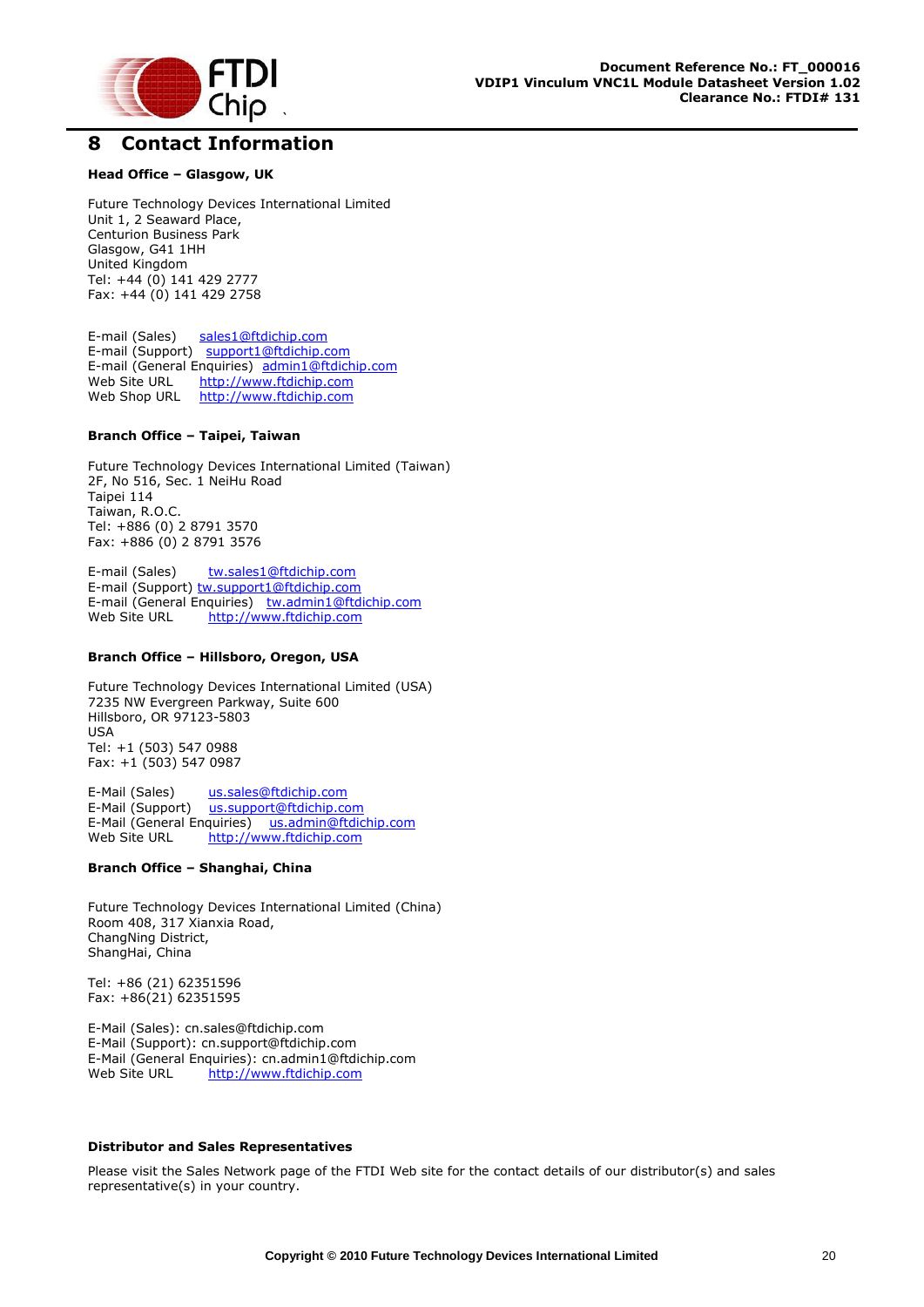

## <span id="page-21-0"></span>**Appendix A – References**

[http://www.vinculum.com/documents/fwspecs/UM\\_VinculumFirmware\\_V205.pdf](http://www.vinculum.com/documents/fwspecs/UM_VinculumFirmware_V205.pdf)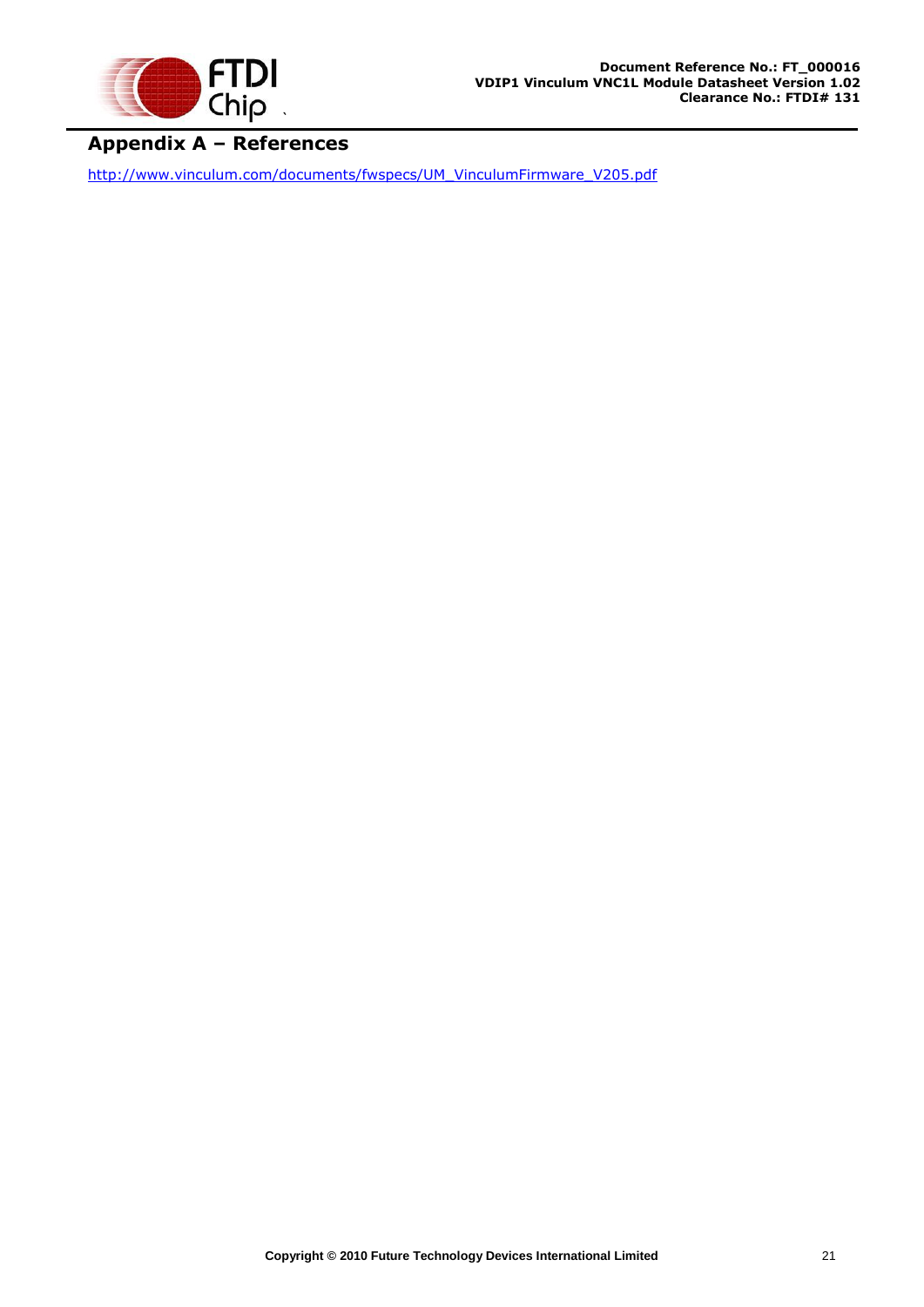

## <span id="page-22-0"></span>**Appendix B – List of Figures and Tables**

#### <span id="page-22-1"></span>**List of Figures**

#### <span id="page-22-2"></span>**List of Tables**

| Table 3.8 - Default Interface I/O Pin Configuration Option - Paralle FIFO Interface  12 |  |
|-----------------------------------------------------------------------------------------|--|
|                                                                                         |  |
|                                                                                         |  |